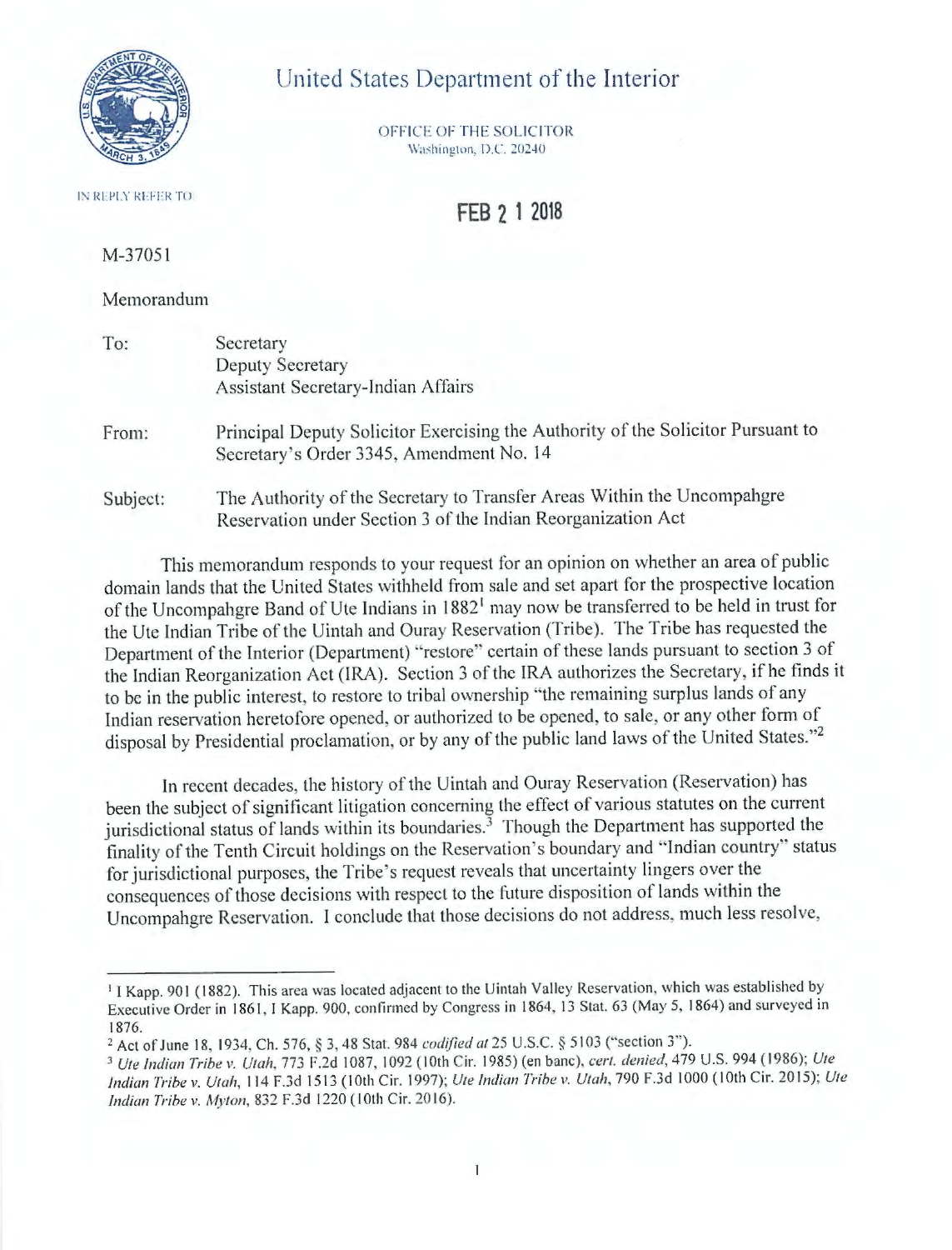the separate inquiry of whether the Tribe has any ownership interest in these lands or whether section 3 of the IRA is an appropriate source of authority for the "restoration" they request.

The Department has consistently interpreted the IRA's restoration authority as limited to "remaining surplus lands" of an Indian reservation where the tribe would have been entitled to the proceeds if the lands subject to restoration had been sold. In 1935 and 1939, the Department informed the Tribe that the Uncompahgre Reservation was not eligible for restoration under the authority of section 3 and that Congressional action would be necessary to do so.<sup>4</sup> In 1948, Congress took action to define and extend the Reservation's boundaries, leading to the present status of the Uncompahgre area as being managed pursuant to the current public land laws and regulations by the Bureau of Land Management (BLM).<sup>5</sup> Any departure from this status quo would require additional Congressional action to affect the disposition the Tribe now seeks.

. For the reasons detailed herein, the Department's prior determinations on this precise question remain correct. The Tribe cannot make the requisite showing that proceeds from the sale of these lands were held for the Tribe's benefit. This opinion is consistent with my review of the factual and legal history, which reveals no convincing evidence that the Tribe had a compensable ownership interest in the Uncompahgre Reservation that would have been the basis to hold sales proceeds for the benefit of the Tribe or any predecessor group of Indians. Accordingly, it is my conclusion that section 3 of the IRA does not provide authority to transfer the lands in question to be held in trust for the Tribe.

#### **BACKGROUND**

In 1868, several bands of Ute Indians entered into a treaty with the United States where, upon relinquishment of their claims and rights to any portion of the United States or its territories, a reservation would be established in the Territory of Colorado.<sup>6</sup> In 1880, these "confederated" Ute bands agreed to sell their 1868 treaty reservation in Colorado to the United States and settle on allotted lands in Colorado and Utah.<sup>7</sup> The Uncompahgre Band, under Chief Ouray, agreed to remove to and settle near the mouth of the Gunnison River in Colorado, or, if a sufficient amount of agricultural land was not available there, then to unoccupied agricultural lands in Utah. The 1880 agreement provided for "settlement upon lands in severalty" and included provisions for "allotments in severalty of said lands." In accord with this Agreement, in 1882, an Executive Order withheld from sale 1.9 million acres of public domain lands in the Utah Territory, setting them aside as a reservation for the Uncompahgre Utes. Neither the

<sup>4</sup>Letter from Secretary Harold Ickes to Oran Curry, Chairman, Ute Tribal Business Committee (Jan. 12, 1935), Letter from Assistant Secretary Oscar L. Chapman to Ernest L. Wilkinson, Esq. (Feb. 3, 1939).

<sup>5</sup> 62 Stat. 72 (Mar. 11, 1948), 13 Fed. Reg. 4105-4106 (Jul. 17, 1948).

<sup>6</sup>15 Stat. 619-620, Arts. II-III (Mar. 2, 1868). The tribal parties to the treaty were the Tabeguache (aka Uncompahgre), Muache, Capote, Weeminuche, Vamp, Grand River, and Uintah Bands of Ute Indians.

<sup>7</sup>21 Stat. 199 (Jun. 15, 1880) (" 1880 agreement") (Incorporating the 1868 treaty by reference, the 1880 agreement was negotiated with nine chiefs of the "confederated bands of Utes" and detailed specific provisions for the settlement of the Southern, Uncompahgre, and White River Ute bands. Subsequent reference herein to the bands encompassed by the 1880 agreement is noted as the "Confederated Bands.").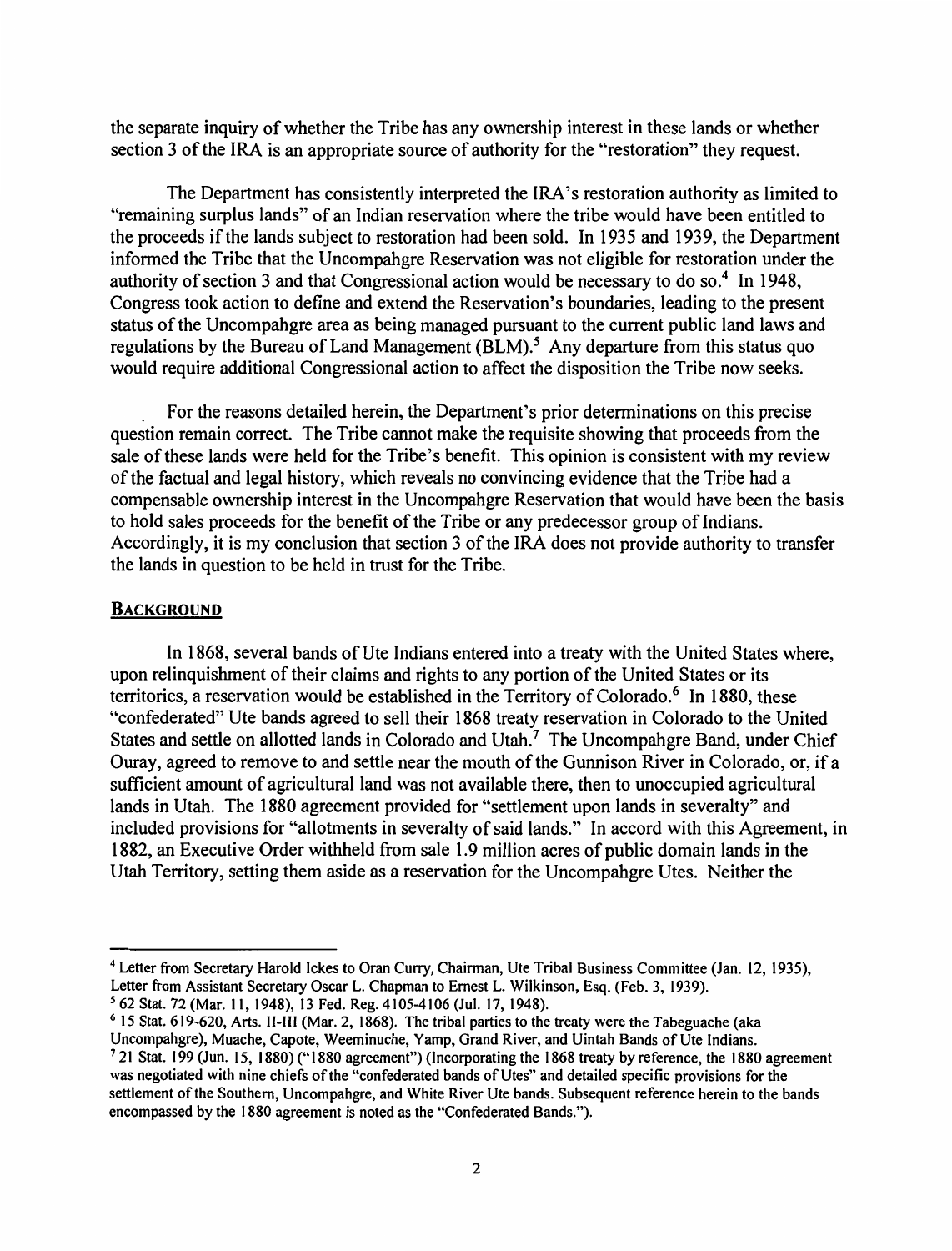Confederated Bands nor Uncompahgre Band had any pre-existing title interest in the area reserved under the 1882 Executive Order. <sup>8</sup>

In 1887, Congress granted the Utah Midland Railway (UMR) a right of way to enter the Uncompahgre Reservation at a point on the east boundary line of the Utah Territory near the point where the White River met the boundary and proceed westward across the Uncompahgre and Uintah Reservations in order to reach Salt Lake City.<sup>9</sup> The 1887 Act provided that the Secretary of the Interior was to fix the amount of compensation to be paid the Indians for the right of way. The company's rights would not vest until such time that the Secretary approved their plans and the compensation was paid. The right of way would expire unless the rail line was constructed within three years from the date of the Act's passage. While initial work commenced, the UMR did not complete the rail line.<sup>10</sup> It is unknown whether any compensation was credited to the Tribe or individual Indians for UMR's entry onto the Reservations to conduct surveys and mapping.

In 1894 and 1897, Congress opened the Uncompahgre Reservation to allotment and subsequent entry by non-Indian settlers. The 1894 Act provided that un-allotted lands would be "restored to the public domain and made subject to entry [ under the homestead and mineral laws of the United States]."<sup>11</sup> This Act provided that the Indians would pay \$1.25 an acre for any allotment to be drawn against the fund established for deposit of proceeds derived from the sale of the Ute lands in Colorado following the 1880 cession. Congress distinguished the position of the Indians on the Uncompahgre and Uintah Reservations relative to their rights in their designated lands, finding that the "Uncompahgre Indians have no title to any of the lands within the [Uncompahgre] reservation [ and] nothing more than the privilege of temporary occupancy. $^{312}$  Tribal members protested the payment provision. No allotments were certified by the Secretary under this Act.

In contrast, in the 1897 Act, Congress provided for allotment without payment by the Indians, and provided that un-allotted lands would, on and after April 1, 1898, be "open for

<sup>&</sup>lt;sup>8</sup> In 1863, the Tabeguache Band entered into a treaty with the United States whereby they relinquished all claim to any and all of their lands within territory of the United States, wherever situated, in exchange for a reservation of lands within the Territory of Colorado. 13 Stat. 673 (Dec. 14, 1864 ). Prior to ratification, the United States Senate amended the treaty terms to clarify that the claimed exclusive rights were only as against all other Indian tribes and that nothing in the treaty would be construed to admit, on the part of the United States, any greater title or interest in the lands so excepted and reserved than existed upon the United States acquisition of the territory from Mexico. *See Hayt v. United States,* 38 Ct. Cl. 455, 460-465 (1903) (detailing history of Ute land tenure from Spanish rule and Mexican cession under the Treaty of Guadalupe Hidalgo, 9 Stat. 922, 930, to the first treaty with the United States, 9 Stat. 984). Absent recognized land grants (e.g. Pueblo and Mission Indian), Mexican law did not consider "aboriginal title" of any particular Indian group beyond a right of occupancy within their accustomed territories. Thus, the United States did not recognize these areas as "Indian country" upon cession from Mexico until initial treaties and assignment of reservations established them as such. The 1868 Treaty, *supra* n. 6, incorporated the provisions of the 1864 Treaty with the Tabeguache to the extent they were not inconsistent. <sup>9</sup>24 Stat. 548 (Mar. 3, 1887).

<sup>10</sup>Annual Reports of the Commissioner of Indian Affairs ( 1887) at XLIII, ( 1888) at L, ( 1889) at 40. *See also* entries for Utah Midland Railway (second) at http://utahrails.net/utah-rrs/utah-rrs-inc-8.php. 11 28 Stat. 286, 337-338 ("1894 Act").

<sup>&</sup>lt;sup>12</sup> Uncompahgre Indians, H. Rpt. No. 660, 53<sup>rd</sup> Cong., 2<sup>nd</sup> Sess. (1894) (citing correspondence between the Secretary of the Interior and the Assistant Attorney General of the United States).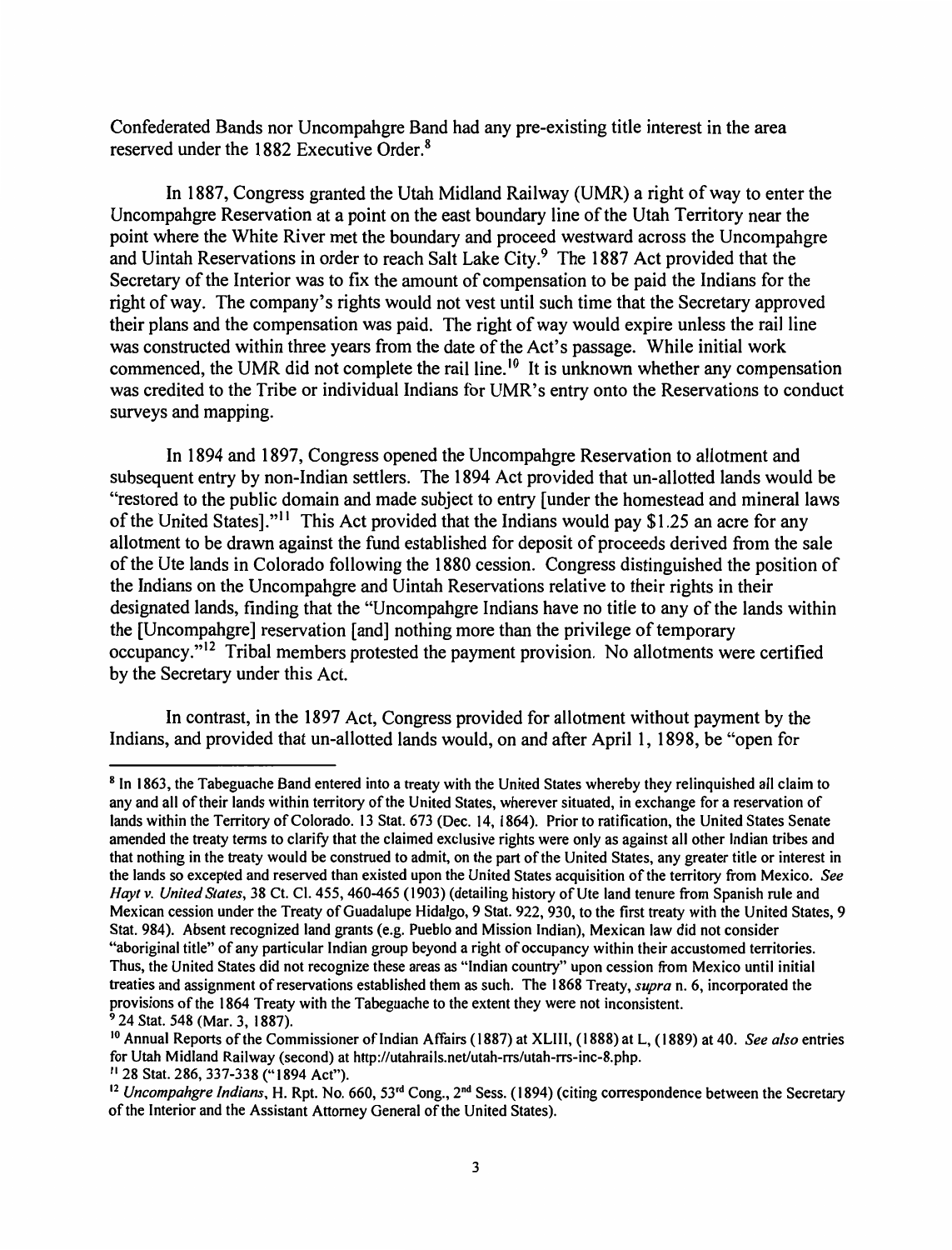location and entry under all the land laws of the United States." The Act did not include the specific reference to public domain.<sup>13</sup> Title to all lands containing gilsonite, asphalt, and other like substances was reserved to the United States.

Neither the 1894 nor the 1897 Act provided for payment or other specific benefit to the Tribe resulting from the sale of the un-allotted Uncompahgre lands. In reconciling the application of multiple allotment acts to the Uncompahgre Reservation, the Department determined that the 1897 Act controls where there is any difference in their provisions.<sup>14</sup> Under the 1897 Act, 83 Indian allotments were issued and very little homesteading occurred. <sup>15</sup>

On September 26, 1933, the Secretary temporarily withdrew the "vacant and un-entered lands within the area embraced in [the] Executive Order of January 5, 1882," from further disposition "as a grazing reserve, in aid of legislation to make the withdrawal permanent."<sup>16</sup>

In 1934, Congress passed the IRA in part to restore, replace, and protect tribal homelands. In pertinent part, section 3 provides:

The Secretary of the Interior, if he shall find it to be in the public interest, is hereby authorized to restore to tribal ownership the remaining surplus lands of any Indian reservation heretofore opened, or authorized to be opened, to sale, or any other form of disposal by Presidential proclamation, or by any of the public land laws of the United States; Provided, however, That valid rights or claims of any persons to any lands so withdrawn existing on the date of the withdrawal shall not be affected by this Act...<sup>17</sup>

The Commissioner of Indian Affairs wrote to the Secretary concerning section 3 's applicability to reservations "where lands have been opened, the Indians to receive the proceeds of sale only as the tracts are disposed of" and identified those reservations.<sup>18</sup> He recommended that those reservations be temporarily withdrawn from disposal until the question of permanent restoration to tribal ownership could be considered. On September 19, 1934, the Secretary directed that "lands, the proceeds of which, if sold, would be deposited in the Treasury of the United States for the benefit of the Indians," be temporarily withdrawn from disposal of any

<sup>13</sup>30 Stat. 62, 87 (" 1897 Act").

<sup>14</sup>*See Indian Lands-Allotment-Uncompahgre Vies,* 25 L.D. 97, 103 (Aug. 5, 1897).

<sup>15</sup>*See* Act of Mar. 1, 1899 (30 Stat. 924, 940-941) (authorizing the Secretary to approve 83 allotments made by the Uncompahgre Commission to Uncompahgre Ute Indians "within the former Uncompahgre Indian Reservation in Utah."). The BLM's records reflect that there were approximately 94 Homestead Act and 29 Stock Raising Homestead Act Patents issued between 1911 and 1945. There were also approximately 105 non-Indian land sales between 1904 and 1996. *See also* Act of March 3, 1903, 32 Stat. 982, 998 (addressing disposition of pre-1891 mineral claims and opening even numbered sections of the "former Uncompahgre Indian Reservation" for disposition under the applicable mineral laws).

<sup>&</sup>lt;sup>16</sup> "Grazing Withdrawal Order" issued under the authority of section 4 of the Act of March 3, 1927 (44 Stat. 1347) providing "that hereafter changes in the boundaries ofreservations created by Executive order, proclamation, or otherwise for the use and occupation of Indians shall not be made except by Act of Congress: *Provided,* That this shall not apply to temporary withdrawals by the Secretary of the Interior." 17 *See supra* n. 2.

<sup>&</sup>lt;sup>18</sup> 54 LD, 559, Sept. 19, 1934 (Secretary approving Commissioner's recommendation of Aug. 10, 1934 for twenty seven reservations) *as amended* on Nov. 2, 1934 (including three additiona1 reservations).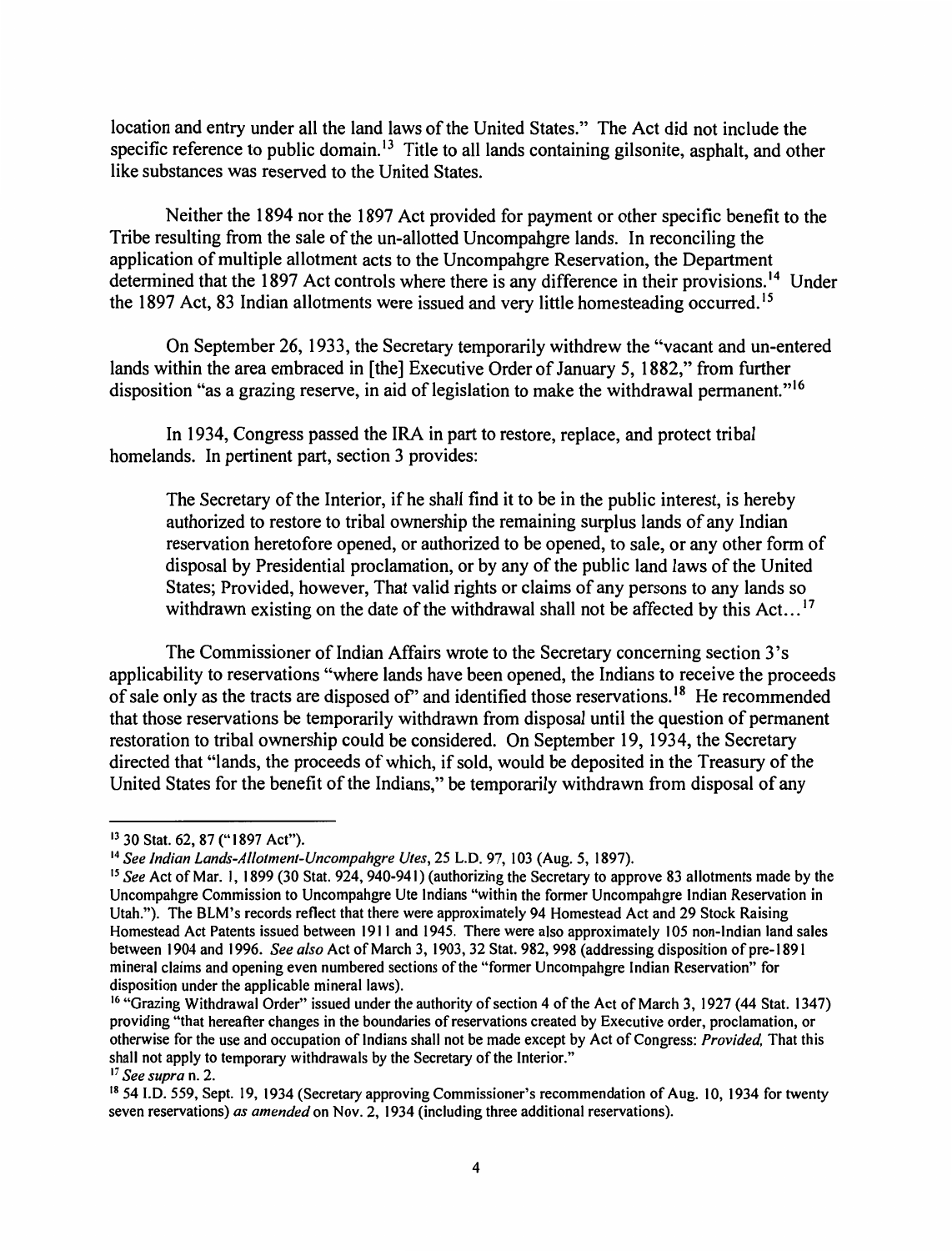kind.<sup>19</sup> This "General Withdrawal" or "1934 Order of Withdrawal" listed lands on numerous reservations, with citation to the "acts, under which such 'openings' occurred." The 1934 Order of Withdrawal included lands in Colorado, "Utes[] Act of June 15, 1880 (21 Stat. 199)", and in Utah, "Uintah and Ouray[] Act of May 27, 1902 (32 Stat. 263, as amended)", that were temporarily withdrawn from disposal so that proper consideration could be given to full restoration under section 3. There was no specific inclusion of the Uncompahgre Reservation nor reference to the 1894 and 1897 Acts that provided for allotment and opened the remainder to entry under the public land laws.

Following the 1933 Grazing Withdrawal Order, both Indians and non-Indians used the Uncompahgre grazing reserve, resulting in tension. Pursuant to a 1935 agreement between the Department, local stockmen, and tribal members, the Department placed the entire area of the Grazing Withdrawal Order under the administration of the Taylor Grazing Act.<sup>20</sup> The Commissioner of Indian Affairs was required to concur in all matters affecting policy relative to the area's administration under Taylor Grazing Act authority. Simultaneously, Congress contemplated the establishment of a "new" reservation that would definitively recognize the interests of the Tribe amid the conflicts over range use.<sup>21</sup> By 1936, the Department took action to extend the 1935 agreement "until such final action has been taken by Congress, with the understanding that in the meantime grazing fees for Indians are to be waived, retroactive to July 19, 1933."<sup>22</sup> Congressional efforts to address these issues did not succeed. On June 14, 1943, the Secretary approved a new agreement which replaced the 1935 agreement. The new agreement specified an area within Utah Grazing District 8 where the Tribe would be granted a renewable 10-year grazing permit, without charge, and where the Office of Indian Affairs would assume administrative jurisdiction. The operative instructions between the Office of Indian Affairs and the Grazing Service explicitly required that grazing fees charged non-Indian users would be distributed pursuant to section 10 of the Taylor Grazing Act.<sup>23</sup>

Meanwhile, in 1937, the Secretary authorized restoration under section 3 of the IRA of lands in Colorado that had been ceded under the 1880 agreement to the Confederated Bands.<sup>24</sup> And, in a 1945 Order, the Secretary restored approximately 217,000 acres of undisposed lands to the Reservation. The 1945 Order specifically referenced the 1902 statute, as amended, that opened the "Uintah Reservation" for allotment to the Uintah and White River Ute bands.<sup>25</sup> The

<sup>20</sup> Agreement, Vernal, Utah (Jul. 10, 1935, *approved by* Secretary on Jul. 20, 1935) ("1935 agreement").

<sup>21</sup> Hearings before a Subcommittee of the Committee on Public Lands and Surveys-U.S. Senate, 68<sup>th</sup> Cong., part 6 (Feb 16, 17, 1943); *Proposed Adjudication of Grazing Privileges of Indians and Non-Indians in Unit* G, *District No. 8, Utah,* Memorandum to the Secretary at 10 (Dec. 10, 1946) (discussing history of range use dispute and ill-fated evolution of Congressional efforts to permanently recognize Tribal interests within a "new" reservation). 22 Assistant Secretary's Approval of Commissioner of Indian Affairs Recommendation on Extension of 1935 Agreement (Nov. 25, 1936).

 $19 \, \text{Id}$ 

<sup>&</sup>lt;sup>23</sup> See Agreement between the Grazing Service and the Office of Indian Affairs, 112-3 *(approved by* Secretary on Jun. 14, 1943). Section 10 of the Taylor Grazing Act requires that all fees be deposited in the United States Treasury with 50% being paid to the state where the grazing districts are situated. 48 Stat. 1269 (Jun. 28, 1934) *as amended by* 49 Stat. 1976 (Jun. 26, 1936).

<sup>24 2</sup> Fed. Reg. 2563 (Dec. 2, 1937).

<sup>&</sup>lt;sup>25</sup> 10 Fed. Reg. 12409 (Oct. 2, 1945). Under the 1902 Act (32 Stat. 263), the remainder of the un-allotted land on the Uintah Reservation would be restored to the public domain for disposition under the public land laws with provision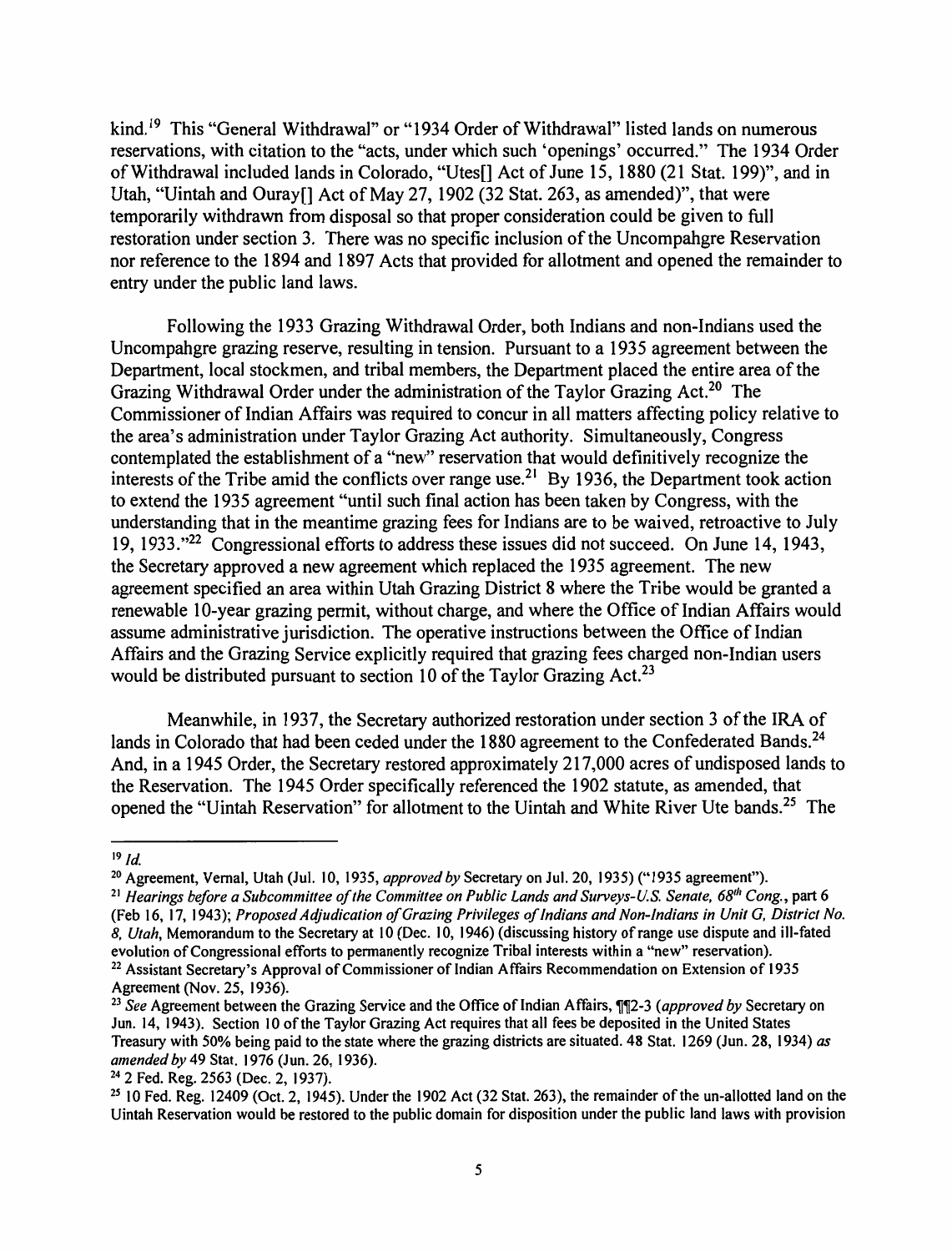Secretary found that, pursuant to the authority of sections 3 and 7 of the IRA, "restoration to tribal ownership of all lands which are now or may hereafter be classified as undisposed-of opened lands of the Uintah and Ouray Reservation will be in the public interest, and said lands will be restored to tribal ownership for the use and benefit of [the Tribe]."<sup>26</sup> The 1945 Order did not reference either the Uncompahgre Reservation or its associated 1894 or 1897 Acts. In 1946, the Office of the Solicitor issued a memorandum concluding that restoration of lands within the Uncompahgre Reservation could only be accomplished by Congressional action.<sup>27</sup>

In 1948, Congress passed an act directing the Secretary to revoke the 1933 Grazing Withdrawal Order and extend the boundaries of the Uintah and Ouray Reservation to include the Hill Creek Extension, which partially overlaps with the Uncompahgre Reservation.<sup>28</sup> In a subsequent Order that same year, the Secretary directed that these "remaining lands" listed in the 1933 Grazing Order, but that fell outside of the Hill Creek Extension, "shall be administered for grazing purposes under applicable laws. "<sup>29</sup>

In 1951, the Tribe filed a petition with the Indian Claims Commission (ICC) on behalf of the Uncompahgre Band, asserting that the United States breached the terms of the 1880 agreement with respect to the Band by a course of dealings that ultimately resulted in an uncompensated "taking of the lands of the Uncompahgre Reservation in Utah."30 In conjunction with the settlement of its other ICC dockets involving other Ute lands, the Tribe was ultimately awarded \$300,000 in settlement of their claims.<sup>31</sup> The terms of the settlement decreed that the final judgment would "finally dispose of all claims or demands which the petitioner asserted or could have asserted against the defendant," and that the Tribe would "be barred from asserting all such claims or demands in any further action."<sup>32</sup>

that certain of the sales proceeds would be used for the benefit of the Tribe. The time for the opening was extended in 1903, 1904, and 1905 through various acts and the "Uintah Indian Reservation" was proclaimed open for entry under the homestead and town site laws on July 14, 1905. These acts referred to the "Uintah Reservation" and did

not apply to the lands that were withheld for the Uncompahgre Utes.<br><sup>26</sup> 10 Fed. Reg. 12409 (Oct. 2, 1945).<br><sup>27</sup> Proposed Adjudication of Grazing Privileges of Indians and Non-Indians in Unit G, District No. 8, Utah,<br>Memor

<sup>&</sup>lt;sup>28</sup> 62 Stat. 72, 73-78.<br><sup>29</sup> 13 Fed. Reg. 4105-4106 (Jul. 17, 1948) (The order detailed the existing public land law authorities and an application process for the disposal of 580,000 acres that fell within the Uncompahgre Reservation but outside of the Hill Creek Extension area.)

<sup>&</sup>lt;sup>30</sup> See Ute Indian Tribe of the Uintah and Ouray Reservation, an Indian Reorganization Act Corporation, for and on *behalf of the Uncompahgre Band of Indians v. United States,* Indian Claims Commission Docket No. 349, Petition at ¶12 and pg. 8 (Aug. 11, 1951). The ICC's scope of jurisdiction was to adjudicate specific causes of action accruing before Aug. 13, 1946. 60 Stat. 1049. The Indian Tucker Act (28 U.S.C. § 1505) was passed in 1949 to give the United States Court of Federal Claims jurisdiction over actions accruing after Aug. 13, 1946.

<sup>&</sup>lt;sup>31</sup> Ute Indian Tribe of the Uintah and Ouray Reservation, an Indian Reorganization Act Corporation, for and on *behalf of the Uncompahgre Band of Indians v. United States,* 14 ICC 707 (Findings of Fact on the Stipulated Settlement of Claims and Offsets), 725 (Opinion of the Commission), 728a (Final Judgment) (Feb. 18, 1965). 32 14 ICC at 709, 726 (Feb. 18, 1965).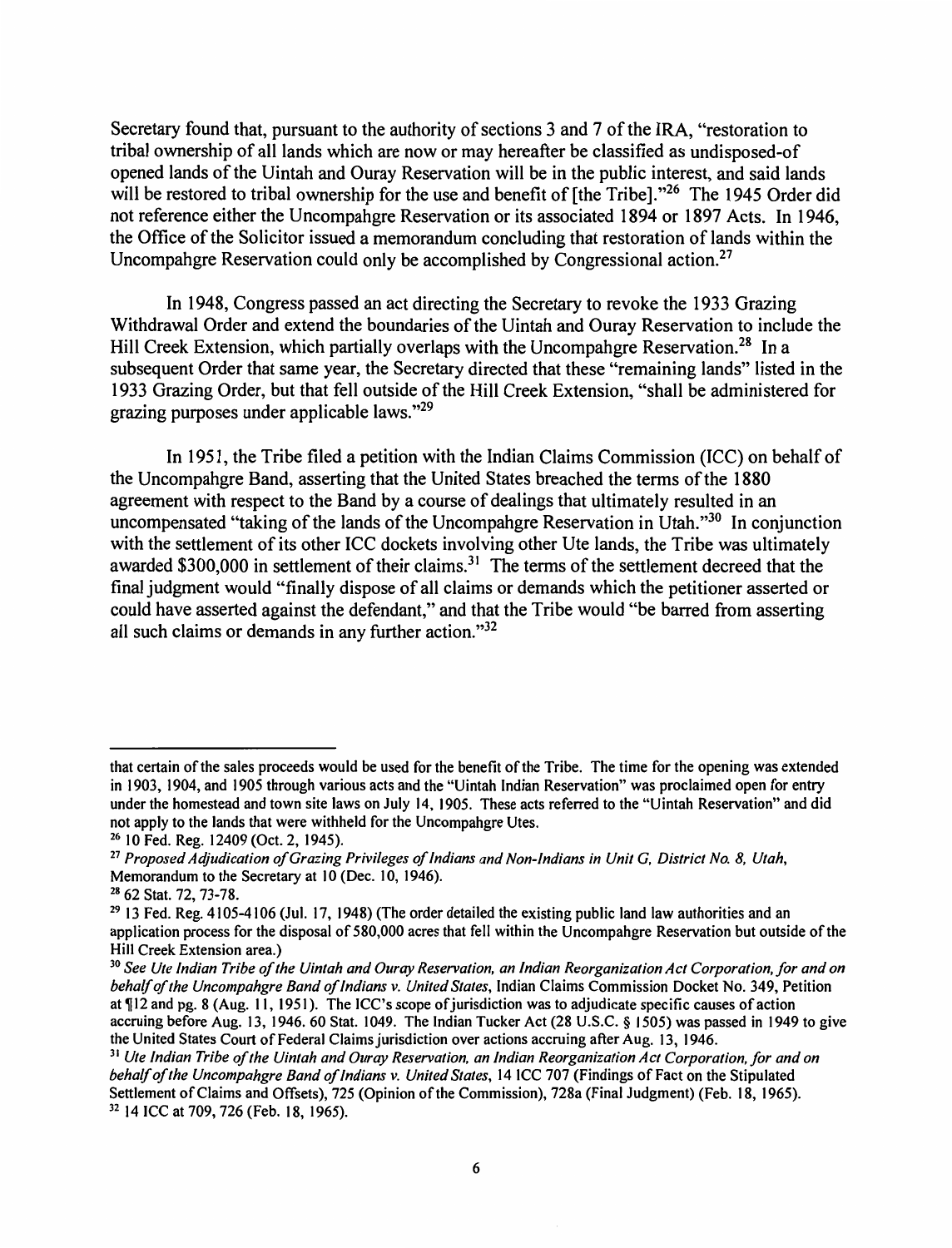The majority of lands at issue in the Tribe's present request are now administered for multiple-use and sustained yield by the BLM under the Vernal Resource Management Plan.<sup>33</sup> Other lands within the Uncompahgre Reservation boundaries are administered by the State of Utah under the School and Institutional Trust Lands Administration (SITLA) program, which holds certain state lands in trust to generate revenue that funds state institutions, particularly primary schools. In addition, there is land held in trust for the heirs of the original allottees, individually owned fee land, and tribal trust land within the Hill Creek Extension.

The Tenth Circuit Court of Appeals considered and rejected arguments that the 1894 and the 1897 Acts disestablished or diminished the Uncompahgre Reservation, finding no explicit language of cession in the Acts or in the legislative history. The Tenth Circuit therefore concluded that the Uncompahgre Reservation remains intact.<sup>34</sup> The Tenth Circuit subsequently confirmed this position.<sup>35</sup> In 2015 and 2016, the Tenth Circuit declined revisiting *Ute V* in the face of continuing challenges from the State of Utah and its subdivisions concerning the Indian country status of the Uintah and Ouray Reservation for purposes of jurisdiction.<sup>36</sup> The Department treats the Uncompahgre boundary as intact today, and considers the lands contained therein as "Indian country."37 However, the Tenth Circuit rulings do not address, much less resolve, the separate inquiry of whether the Tribe has any ownership interest in these lands or whether section 3 of the IRA is an appropriate source of authority for the requested restoration of these lands.

### **THE DEPARTMENT'S SECTION 3 RESTORATIONS**

The IRA was sweeping legislation that established a new standard of dealing between the federal government and Indians. Section 3 authorizes the Secretary, if he determines it to be in the public interest, to restore "the remaining surplus lands of any Indian reservation heretofore opened, or authorized to be opened, to sale, or any other form of disposal by Presidential proclamation, or by any of the public land laws of the United States." The legislative history behind section 3 demonstrates that it was intended to restore certain categories of tribal land. In hearings considering the original House bill, Commissioner of Indian Affairs John Collier noted the provision was to serve as a claw back mechanism to restore to tribes lands that were not allotted, specifically set aside to be sold, and that had been awaiting disposal "for a generation or longer [because] nobody want[ed] them.<sup>"38</sup> The section would serve to prevent any more

<sup>33</sup> *Available at https:/leplanning.blm.gov/epl-front-*

*office/eplanning/planAndProjectSite.do?methodName=dispatchToPatternPage&currentPageId=98981* <sup>34</sup>*Ute Indian Tribe v. Utah,* 773 F.2d 1087, 1092 (10th Cir. 1985) (en bane) *('Ute Ill'), cert. denied, 419* U.S. 994 (1986).

<sup>35</sup> In *Ute V,* 114 F.3d 1513, 1519, 1529 (10th Cir. 1997), *cert. denied,* 522 U.S. 1107 (1998), the Tenth Circuit concluded that, although the Supreme Court held that the Uintah Valley Reservation had been diminished in *Hagen v. Utah,* 510 U.S. 399 (1994), its prior holding in *Ute* II/remained in effect as *Hagen* did not directly address the

status of the Uncompahgre Reservation. 36 *Ute* VJ, 790 F.3d 1000 (JOth Cir. 2015); *Ute VII,* 832 F.3d 1220 (IO'h Cir 2016), *cert. dismissed,* 137 S. Ct. 2328 (2017).

<sup>37</sup>*See* Brief for the United States as *Amicus Curiae* at 5, n. 3 (Oct. 19, 2015), *Ute Indian Tribe v. Myton,* 832 F.3d  $38$  Hearings before the Committee of Indian Affairs on H.R. 7902, 73rd Cong. (1934), Pt. 4 at 113 (Colloquy with Comm. Collier).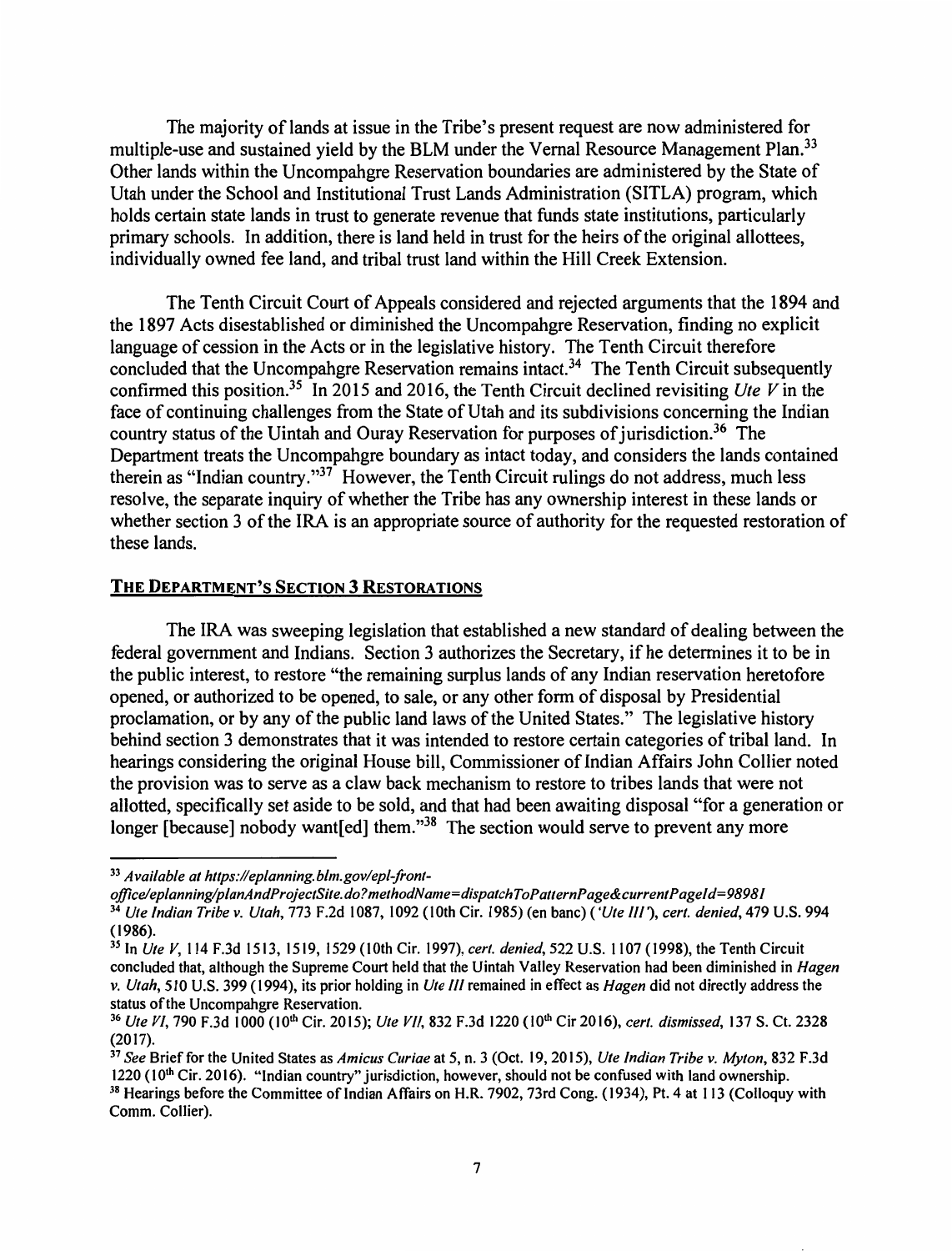disposal of surplus lands until a "reexamination of the land is made. Then only the lands that the Indians do not need can be so alienated to whites."<sup>39</sup> Also included in these debates was an acknowledgment that some allotment acts specifically provided that proceeds of sale of these "surplus" lands would go toward the benefit of the tribe involved.40 The IRA's framers initially conceived a limited scope of opened, undisposed lands subject to section 3 restorations as they believed there were only a "small amount of [lands] in a few states" at issue: 2,000,000 acres of remaining surplus, un-entered, or unsold land situated primarily in North and South Dakota, Wyoming, Montana, Washington, and Oklahoma.<sup>41</sup>

Following the passage of the IRA, the Secretary invoked section 3 to approve the withdrawal of undisposed lands at thirty Indian reservations where the proceeds of those lands, if sold, would be credited to the benefit of the Indians.<sup>42</sup> The 1934 Order of Withdrawal also acknowledged other unspecified lands on any of these or other reservations that met the description of "opened and for which the Indians [ would] receive the proceeds when disposed of," could be the proper subject of future restorations under section 3. Since the issuance of that Order, the Solicitor has issued twelve opinions that have established a consistent approach to resolve ambiguities over whether "remaining surplus lands" existed for purposes of a section 3 restoration: interpreting "surplus" lands under section 3 to be lands that are held for the benefit of Indians.<sup>43</sup> With one minor variation,<sup>44</sup> in all situations where the Solicitor has previously addressed the question, that "benefit" has been a monetary one; that is, under the Act that opened

<sup>&</sup>lt;sup>39</sup> Id.; see also The Purpose and Operation of the Wheeler Howard Indian Rights Bill (Comm. Collier, Feb. 19, 1934), *printed at* Hearings before the Committee of Indian Affairs on H.R. 7902, 73rd Cong. ( 1934), Pt. 1 at 15; Readjustment of Indian Affairs, H. Rep. 1804 (to accompany H.R. 7902), 73rd Cong. ( 1934 ); Hearings before the Committee of Indian Affairs, United States Senate, on S. 2755 and S. 3645, 73rd Cong. (1934), Pt. 2 at 240. 40 73 Cong. Rec. 11135-11136 (Statements of Sen. Steiwer and Sen. Wheeler).

<sup>41 73</sup> Cong. Rec. 11136 (Statement of Sen. Wheeler), 73 Cong. Rec. 11730 (Statement of Rep. Howard). <sup>42</sup>*Supra* n. 18.

<sup>43</sup>*See Temporary Withdrawals of Surplus Trust lands,* Memorandum to the Secretary (Sept. 17, 1934), I Op. Sol. on Indian Affairs 439 (U.S.D.I. 1979); *Tribal Ownership of Non-Irrigable lands-Yuma,* Memorandum for the Comm. of Indian Affairs (May 15, 1936), I Op. Sol. 640 (U.S.D.I. 1979); *San Carlos lands Restoration,* M-27878 (May 20, 1936); *Red lake Band-Ceded land Disposition,* M-29616 (Feb. 19, 1938); *Restoration to Tribal Ownership-Ute lands,* M-29798 (Jun. 15, 1938); *Southern Utes-Tribal lands,* Memorandum for the Acting Secretary (Aug. 27, 1938), I Op. Sol. 849 (U.S.D.I. 1979); *Applicability of Executive Order No. 9613 to Surplus land of an Indian Tribe,* M-34297 (Dec. 7, 1945); *Ownership of Minerals in Patented lands within the Uintah and Ouray Indian Reservation, Utah,* M-34836 (Jan. 27, 1947); *Mining locations on Colville Surplus lands,* M-35049 (May 24, 1949); *Status of Title to lands Reserved for School and Agency Purposes on Former Kiowa, Comanche, and Apache Indian Reservation,* W. *Oklahoma,* M-36510 (Jan. 15, 1960); *Authority of Secretary to Restore lands in San Carlos Mineral Strip to Tribal Ownership,* M-36599 (Nov. 28, 1962); *legal Status of Red lake Band of Chippewa Indians' Restored Lands Assessed for Drainage Works by the State of Minnesota Under the Authority of the Volstead Act of 1908, M-37031 (May 1, 2015).* 

*Volstead Act of 1908,* M-37031 (May I, 2015). 44 *See Status of Title to lands Reserved for School and Agency Purposes on Former Kiowa, Comanche, and Apache Indian Reservation,* W. *Oklahoma,* M-36510 (Jan. 15, 1960) (Lands set aside to meet administrative needs of the Department for agency, school, and cemetery that were no longer needed for the purposes they were reserved could be restored to tribal ownership under section 3. Though the sites were set aside under cession terms that completely extinguished Indian title over the opened reservation lands, a later statute allowed the Tribes, as a matter of gratuity, to receive proceeds from any sale of these unneeded school lands if they exceeded \$1.25 an acre. The Solicitor cited the tribal right to proceeds from sales as the "significant and controlling factor under the [IRA]," rather than the presence or absence of trust title. The Solicitor therefore found sufficient similarity with the established section 3 analysis to opine that restoration was authorized.).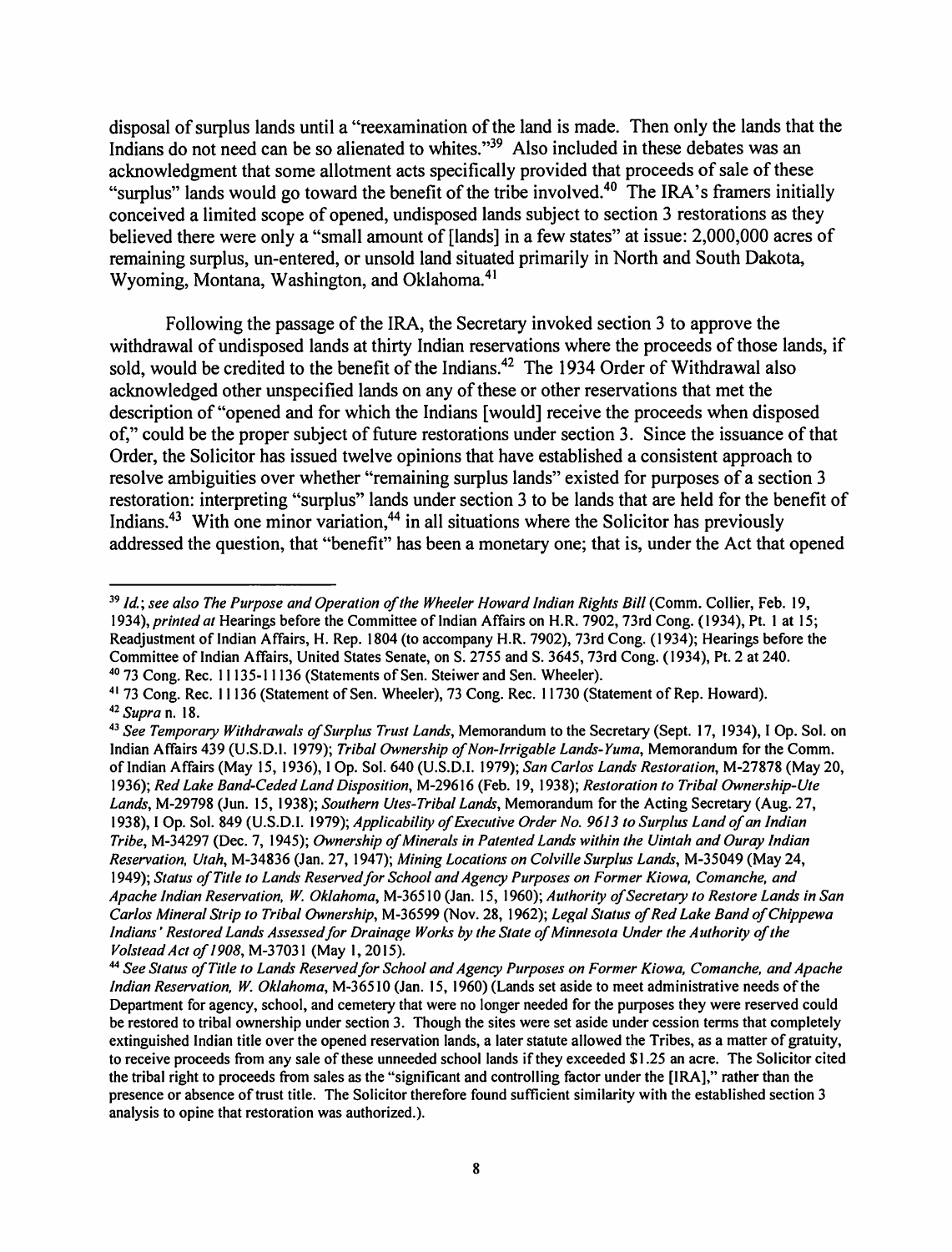the lands for entry, the tribes were entitled to some or all of the proceeds of the subsequent sale of those lands out of federal ownership.

## **ANALYSIS OF TRIBE'S REQUEST**

The Tribe offers the following arguments in support of its restoration request:<sup>45</sup>

- The lands within the Uncompahgre Reservation that had been set aside as a grazing reserve in 1933 should have been restored to the Tribe, following the passage of the IRA, along with the lands within the Uintah part of the Uintah and Ouray Reservation. The Tribe relies on the 1945 Order restoring land to the Uintah and Ouray Reservation under section 3 as it proclaimed "restoration to tribal ownership of all lands which are now or may hereafter be classified as undisposed-of opened lands of the Uintah and Ouray Reservation will be in the public interest, and said lands will be restored to tribal ownership for the use and benefit of [the Tribe]."46
- Citing the Tenth Circuit's holdings that no Congressional action disestablished the Uncompahgre Reservation, the Tribe challenges the Secretary's 1948 Order to the extent it proclaimed the area would be administered for grazing purposes under applicable laws and BLM management. The Tribe argues that the  $1948$  Act<sup>47</sup> did not authorize this part of the 1948 Order but only returned the area to its pre-1933 status (i.e. subject to allotment and open to entry under the public land laws pursuant to the 1897 Act). In the absence of explicit Congressional action that extinguished the Tribe's interest, the Tribe argues that the lands within the Uncompahgre boundary that were not disposed of through allotment or public land laws remain surplus lands within an Indian reservation.
- There is a continuum of recognized rights and interests in the Tribe that flow from the 1868 treaty to the Uncompahgre Reservation. The Tribe argues that the 1880 agreement's provisions concerning allotment and the proceeds of land sales<sup>48</sup> carry

<sup>45</sup> The Department considered the following submissions from the Tribe: Uintah and Ouray Tribal Business Committee Resolution No. 16-028 (Jan. 21, 2016); *Basis for Restoration of lands within the Ute Indian Tribe's Uncompahgre Reservation under Section 3 of the Indian Reorganization Act,* Memorandum (May 5, 2016); *Restoration of the Uncompahgre Reservation under Bowman v. Udall,* Legal Memorandum (Jun. 21, 2016); *Correction of the Administration's Testimony on H.R. 5780,* Letter to Secretary Jewell (Sep. 21, 2016); *The Solicitor General's Past Arguments that the Uncompahgre Reservation was either Disestablished or Diminished are Incorrect, Legal Memorandum to the United States Department of Justice (Nov. 17, 2016); Letter to Secretary* Jewell (Jan. 5, 2017); Letter to Secretary Zinke (Apr. 25, 2017); *Restoration of lands within the Uncompahgre Reservation under §3 of the Indian Reorganization Act*, Summary and Supporting Documents (Jan. 31, 2018). The Tribe also provided additional e-mail correspondence and historical documentation.

<sup>&</sup>lt;sup>46</sup> 10 Fed. Reg. 12409 (Oct. 2. 1945) (Secretarial Order of Aug. 25, 1945 adding these "undisposed-of surplus unallotted lands," to the existing reservation subject to any valid existing rights.).

<sup>&</sup>lt;sup>47</sup> 62 Stat. 72, 73-78.<br><sup>48</sup> 21 Stat. 199, 203, § 3 (June 15, 1880) (providing that, within the vicinities of lands named in the agreement, "all the lands not so allotted, the title to which is, by the said agreement of the confederated bands of the Ute Indians and this acceptance by the United States, released and conveyed to the United States, shall be held and deemed to be public lands of the United States and subject to disposal under the laws providing for the disposal of the public lands." The proceeds of lands sales would be "first sacredly applied to reimbursing the United States for all sums paid out or set apart under this act by the government for the benefit of the Indians, and then to be applied in payment for the lands at one dollar and twenty-five cents per acre which may be ceded to them by the United States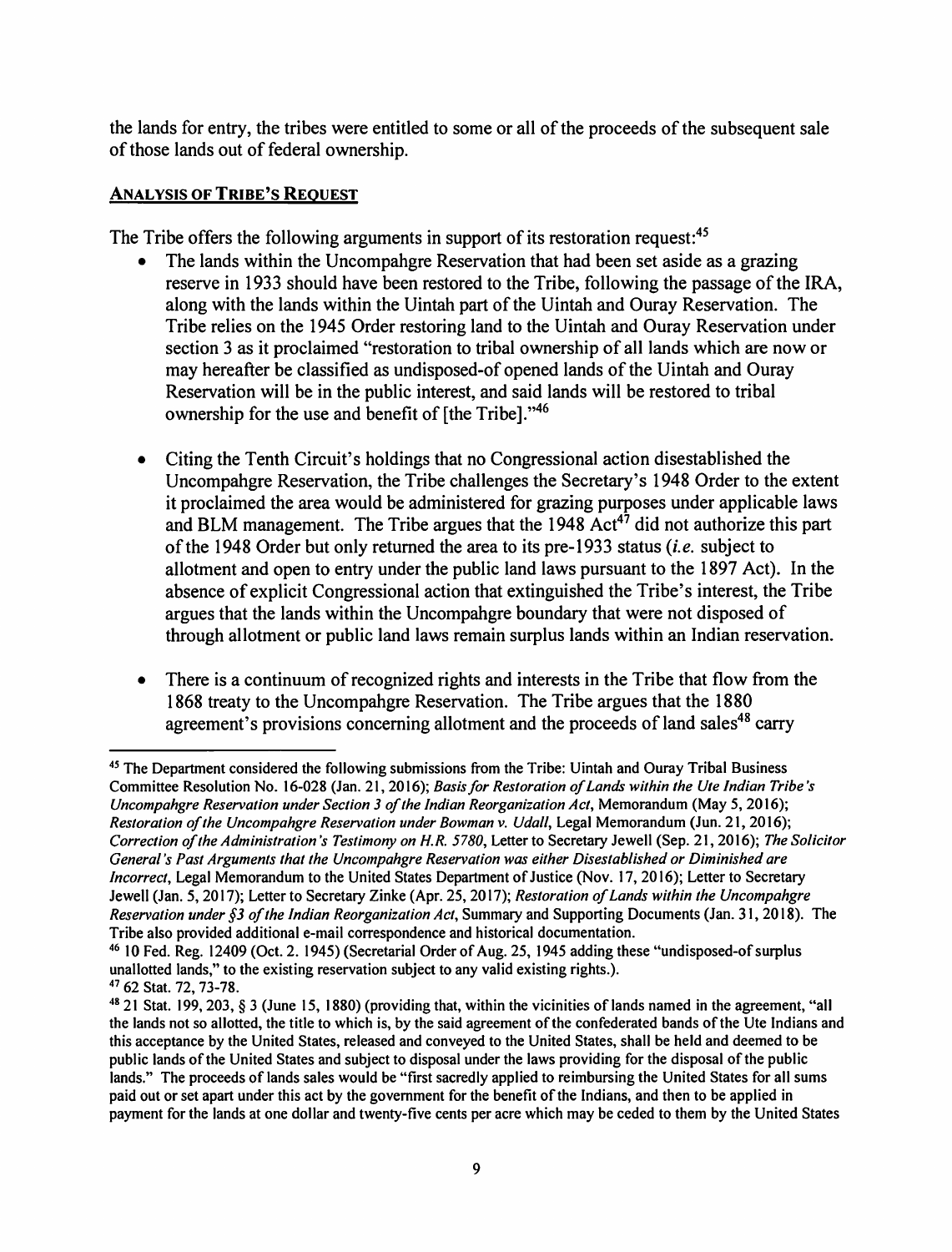forward to apply to the creation of the Uncompahgre Reservation under the 1882 Executive Order and the area's subsequent disposition under the 1897 statute. The Tribe posits further that Congress and the Department recognized a compensable interest in the Uncompahgre Reservation through the 1887 right of way statute<sup>49</sup> and the fact that grazing fees were waived<sup>50</sup> for tribal members.

• The Tribe suggests that the lands qualify as excess real property within the boundaries of an Indian reservation pursuant to 40 U.S.C. § 523. Section 523 provides for the transfer in trust of excess real property located within an Indian reservation. The Tribe argues that because the BLM never obtained legal rights to the Uncompahgre lands, the lands are necessarily "excess real property."

Consideration of the Tribe's request involves the two part inquiry detailed below. While a third criterion requires the Secretary to find the restoration to be in the public interest, that determination is beyond the scope of this opinion because I conclude that the area cannot be considered "remaining surplus lands" for the purposes of a section 3 restoration.

## I. **Whether the requested lands were part of a reservation that was opened for disposal?**

The Tenth Circuit has determined that the 1882 Executive Order established the Uncompahgre Reservation and that its boundaries remain intact today notwithstanding the United States' argument that the area was intended to be a temporary reservation, set apart for the purpose of issuing allotments in severalty.<sup>51</sup> The United States exercises jurisdiction over the area, which consists largely of public lands managed by the BLM as detailed above.<sup>52</sup> It is not material to a decision under section 3, however, whether the Uncompahgre Reservation is considered intact or disestablished. The Department has interpreted the section 3 reference to "reservation" broadly to include former reservations.<sup>53</sup> Thus, for purposes of section 3, I conclude that the requested lands were part of a reservation that was opened for disposal. The focus thus turns on whether the requested lands can be considered "remaining surplus lands" consistent with Departmental precedent.

## II. **Whether the requested lands qualify as "remaining surplus lands."**

A. Departmental Interpretations of "Remaining Surplus Lands" in Section 3 Restorations

outside their reservation, in pursuance of this agreement. And the remainder, if any, shall be deposited in the Treasury as now provided by law for the benefit of said Indians....").<br><sup>49</sup> See supra pg. 3.

<sup>49</sup>*See supra* pg. 3. 50 *See supra* pg. 5.

<sup>51</sup>*See* discussion of I 0th Circuit *Ute* decisions *supra* at pg. 7. *See also* Brief for the United States as *Amicus Curiae*  at 19 (Nov. IO, 1986) (on Petition for Writ of Certiorari in *Ute Ill), cert. denied,* 479 U.S. 994 (1986).

<sup>52</sup>*See* Brief for the United States as *Amicus Curiae* at 5, n. 3 (Oct. 19, 2015), *Ute Indian Tribe v. Myton,* 832 F.3d 1220 (10<sup>th</sup> Cir. 2016).<br><sup>53</sup> *Restoration To Tribal Ownership Ute Lands*, M-29798 (June 15, 1938) (concluding "[t]he phrase 'of any Indian

reservation' must be used in section 3 to describe the character and location of the lands at the time they were opened to disposal under the public land laws." The Reservation need not be intact or existing at the time of the restoration.).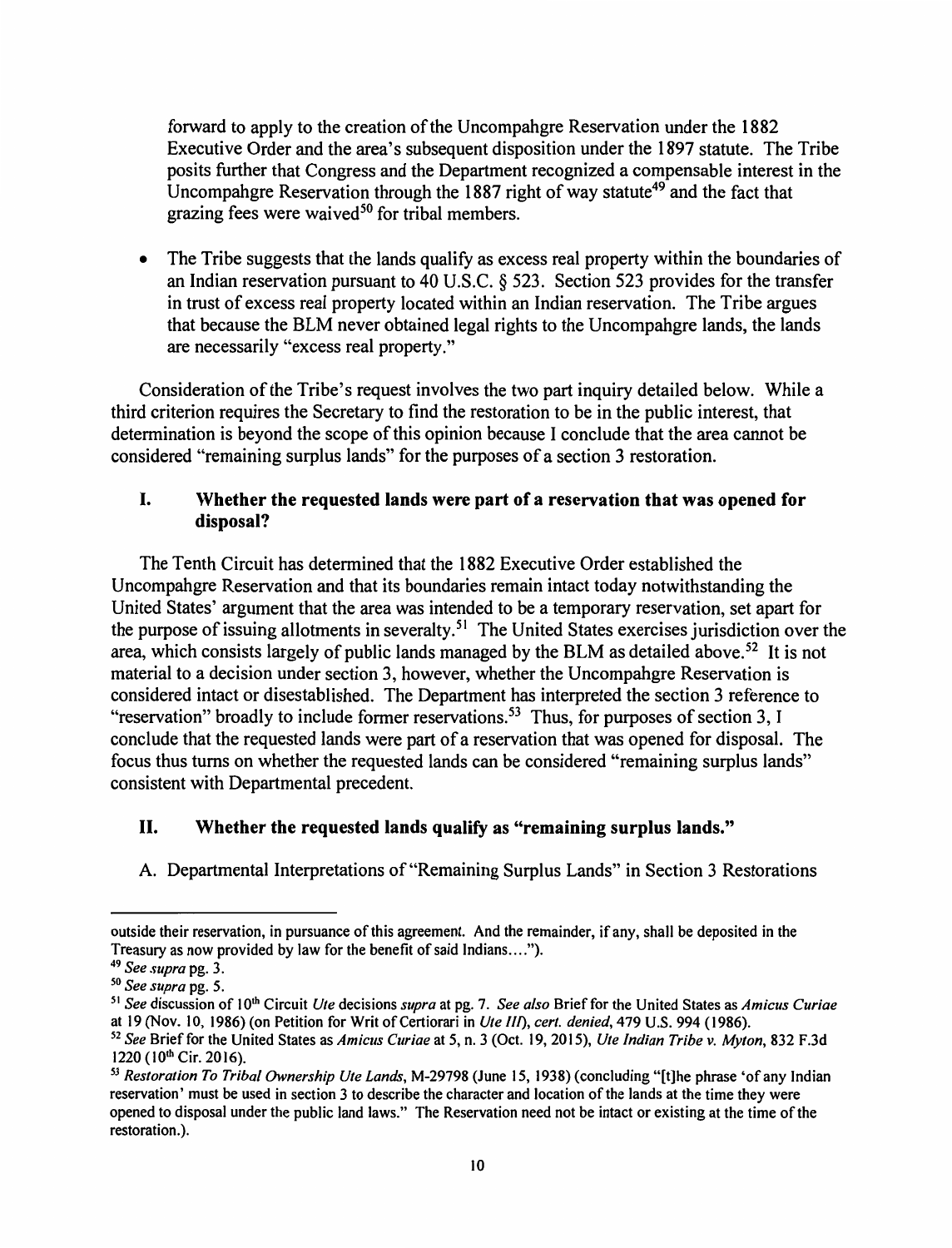As referenced above, on August 10, 1934, less than two months after the IRA 's enactment, the Commissioner of Indian Affairs sent a memorandum to the Secretary defining the class of lands subject to restoration under section 3. The Commissioner concluded that the class was limited to situations where the Indians receive the proceeds of any sales, explaining:

This brings us up to the period of about 1890, at which time there was adopted the plan of opening to entry, sale, etc. the lands of reservations that were not needed for allotment, the Government taking over the lands only as trustee for the Indians. Under this plan the Indians were to be credited with the proceeds only as the lands were sold, the United States not to be bound to purchase any portion of the lands so opened. Undisposed of lands of this class remain the property of the Indians until disposed of as provided by law .... Such lands are usually referred to as surplus lands of Indian reservations opened to public entry, and undoubtedly comprise the class of lands from which restorations to tribal ownership are to be made under the said  $\S$  3, if in the public interest."<sup>54</sup>

The Secretary approved the memorandum on September 19, 1934, and directed the withdrawal of the undisposed of lands at twenty seven Indian reservations where "the proceeds of which, if sold, would be deposited in the Treasury of the United States for the benefit of the Indians."55 The Order was amended by the Acting Secretary on November 2, 1934, to add three additional reservations.

On December 27, 1934, the Chairman of the Ute Tribal Business Committee wrote to the Secretary inquiring about the suitability of restoring additional lands in eastern Utah for the benefit of the Uintah and Uncompahgre Ute Indians. Replying on the subject of restoring lands to the Tribe under section 3, the Secretary specifically noted that lands comprising the "former Uncompahgre Reservation," had been restored to the public domain under the 1897 Act and that "they are not recognized as being of the class intended for restoration to tribal ownership under section 3 [and that] additional legislation would be necessary before such restoration could be accomplished. "<sup>56</sup>

On May 20, 1936, the Solicitor issued an opinion analyzing whether lands from the San Carlos Apache Reservation should be restored pursuant to section 3. The Solicitor examined the legislative history behind section 3 and concluded that it "plainly show[ed] that the purpose of Congress was to confine the authority of the Secretary of the Interior to lands of Indian reservations opened to sale or disposal for the benefit of the Indians. "57 The Solicitor agreed with the interpretation of "surplus lands" set forth in the Commissioner's 1934 memorandum to the Secretary. The Solicitor concluded that the San Carlos Apache parcels at issue could not be considered "surplus" for the purposes of section 3 because their restoration to the public domain

<sup>54</sup>*See* General Withdrawal Order, *supra* n. 18.

*<sup>55</sup> Id.* at 563.

<sup>56</sup> Letter from Secretary Harold Ickes to Oran Curry, Chairman, Ute Tribal Business Committee (Jan. 12, 1935).

*<sup>51</sup> San Carlos lands Restoration,* M-27878 (May 20, 1936).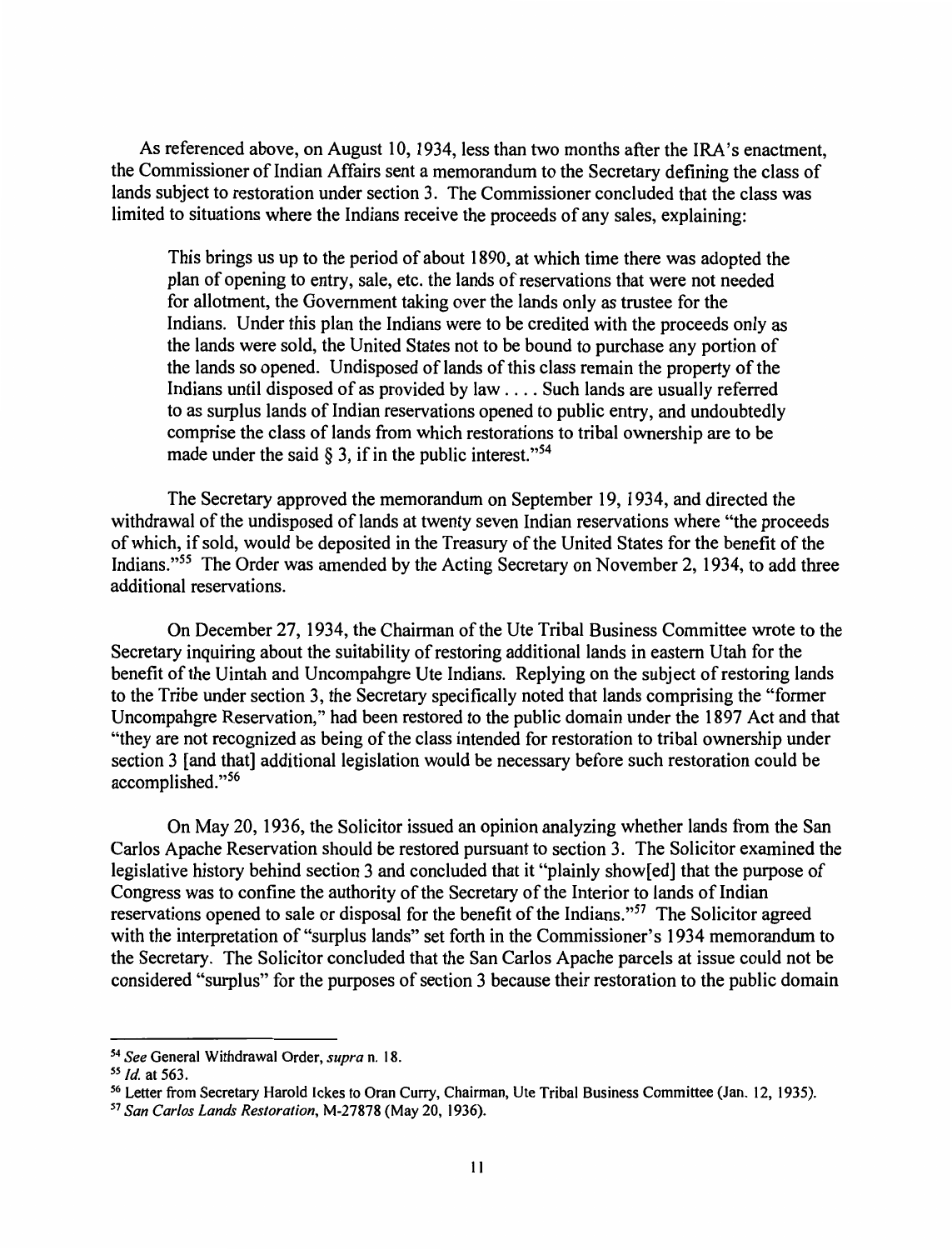was "absolute and unconditional. No interest in the Indians was reserved and there was no provision for disposal of the restored lands for their benefit."<sup>58</sup>

On June 15, 1938, the Solicitor issued a memorandum concerning the applicability of section 3 restoration to the undisposed of lands in Colorado ceded by the Confederated Bands of Ute Indians under the 1880 agreement and its 1882 extension.<sup>59</sup> He similarly opined that "section 3 is not intended to cover all ceded lands but those ceded lands in which the Indians have retained an interest by reason of the fact that the lands were ceded to the United States to be disposed of by the United States in specified ways, the proceeds of the sale to be held for the benefit of the Indians."60 He referenced discussion from the floor debates on section 3 that restoration of lands could be viewed as an alternative to the proceeds to which the Indians were entitled from any sale from particular allotment acts. The Solicitor reasoned that the legal effect of the 1880 cession and any remaining lands following allotment was that:

"the United States becomes a trustee for the disposal of the land ceded. Regardless of the particular language of the cession, the result is that the Indians retain an equitable interest in the land until they have received the consideration bargained for, and the United States becomes a 'trustee in possession. "<sup>61</sup>

The opinion allowed for the restoration of that land. The opinion did not address the status of the Uncompahgre Reservation or the effect of the 1897 Act that opened it for allotment and disposition under the public land laws.

Shortly after the issuance of the 1938 opinion, the Department once again considered whether the undisposed of lands within the Uncompahgre Reservation were subject to restoration under section  $3.62$  After recounting the Tribe's allotment history following the 1880 cession, the Assistant Secretary advised the Tribe that there was "a rather clear indication that no tribal rights or equities to this area were established in the Uncompahgres by the Executive Order of January 5, 1882."63 Consistent with the Department's prior position, he concluded that "the undisposed of lands within the boundaries of the former Uncompahgre Reservation are not of the class intended for restoration to tribal ownership under section 3 of the [IRA]. Any withdrawal of public domain lands within said area for tribal purposes would require special legislation."<sup>64</sup>

Since 1938, the Office of the Solicitor has confirmed the applicability of section 3 to other Ute lands outside the Uncompahgre Reservation without ever addressing the Uncompahgre area despite contemporaneous consideration of these lands by Congress and the Secretary

**<sup>58</sup> Jd.** 

<sup>59</sup>*See supra* n. 7; Act of July 28, 1882 (22 Stat. 178) (opening lands in Colorado occupied by Uncompahgre and White River Utes to be subject to disposition in accordance with the 1880 agreement).

<sup>60</sup> *Restoration to Tribal Ownership-Ute lands,* M-29798 (Jun. 15, 1938).

 $61$  Jd.

<sup>62</sup>Letter from Assistant Secretary Oscar L. Chapman to Ernest L. Wilkinson, Esq. (Feb. 3, 1939) *printed in Hearings before a Subcommittee of the Committee on Public lands and Surveys-US. Senate, 68*<sup>1</sup> <sup>h</sup>*Cong.,* part 6 (Feb. 16 and 17, 1943, Vernal, Utah) at 2210-2211.

 $63$  *Id.* 

 $64$  Jd.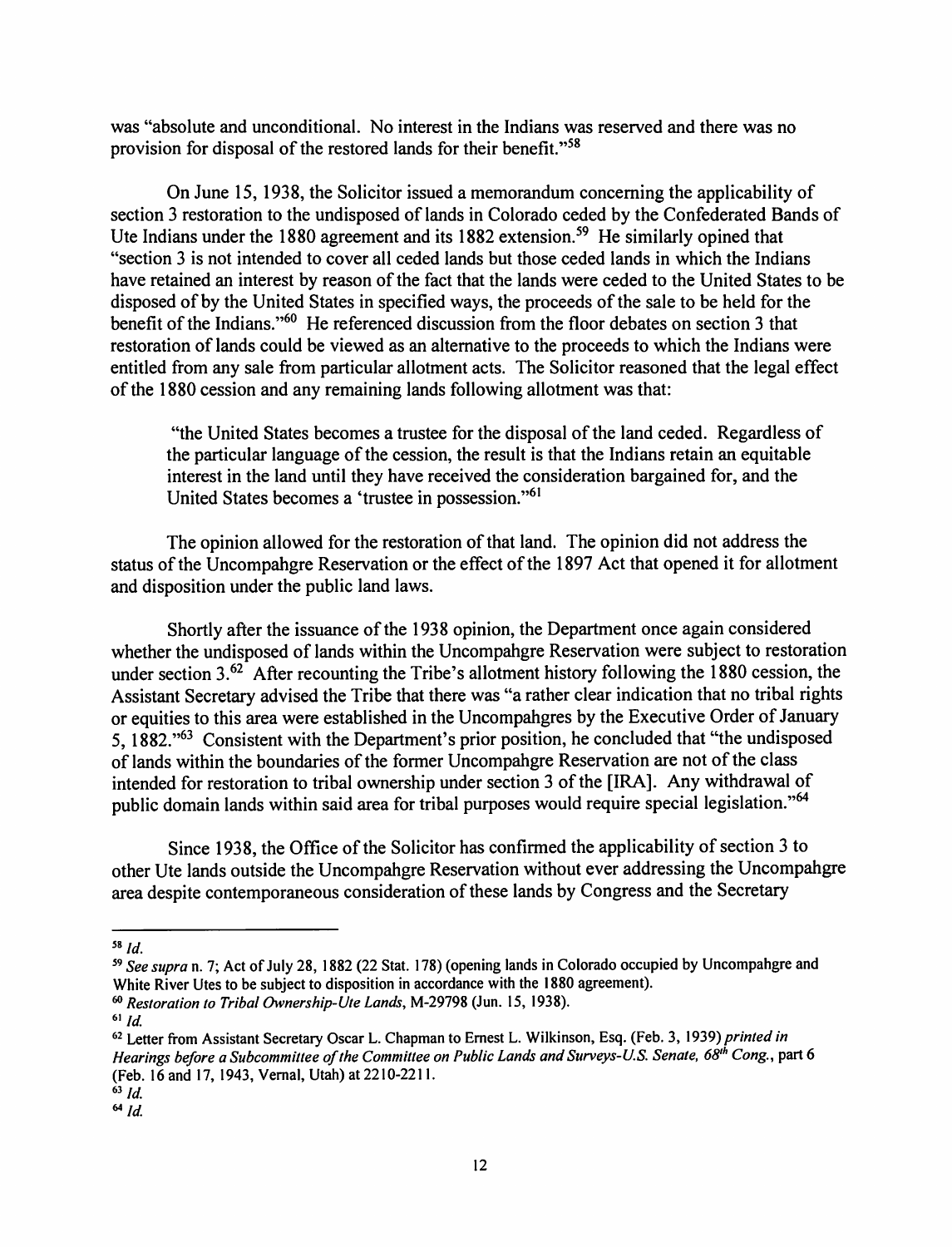leading up to the 1948 Act (Hill Creek Extension) and Secretarial Order.<sup>65</sup> As detailed above, the Department has consistently applied the same interpretation of section 3 as it did in 1935 and 1939 regarding the Uncompahgre Reservation, ultimately requiring that a tribe demonstrate it was entitled to sales proceeds.<sup>66</sup>

Of particular note is the Solicitor's consideration of the San Carlos Mineral Strip in 1962.<sup>67</sup> Under the terms of an 1896 agreement, these lands were opened to occupation and purchase under the mineral land laws only, with the proceeds from their disposal to be placed by the United States in the Treasury to the credit of the tribe. The Solicitor's opinion acknowledged that San Carlos lands opened under prior Executive Orders were unconditional cessions where the Indians retained no interest and thus were ineligible for restoration. However, the opinion focused on the Mineral Strip as a category of "other lands ceded by an Indian tribe in trust to the United States" and concluded that the Mineral Strip lands were subject to restoration, despite the fact that they were not surplus to allotment. The Solicitor employed the rules of statutory construction to resolve ambiguity concerning the scope of the term "surplus lands" in section 3 to the tribe's favor, concluding that "it is most logical to empower the Secretary to return *any*  land which the Government holds for their benefit. Whether the land was surplus to allotments or surplus to other needs of the Indians when ceded is totally immaterial to the purpose of the  $[IRA]$ ." $68$ 

In *Bowman v. Udall,* the United States District Court for the District of Columbia reviewed a challenge to the Secretary's restoration of the San Carlos Mineral Strip from surface grazing permittees and the State of Arizona.<sup>69</sup> In dicta, the court deferred to the Secretary's determination that the lands were eligible for restoration under section 3 as reasoned in the 1962 M-Opinion. Specifically, the court found the Secretary's broad reading of section 3 as including surplus lands ceded for any other Indian needs was a reasonable application of the IRA consistent with the Indian canons of construction.<sup>70</sup> The Court of Appeals for the District of Columbia Circuit subsequently adopted the *Bowman* court's reasoning in a separate challenge to the same restoration. <sup>71</sup>

Most recently, on May 1, 2015, then Solicitor Hilary Tompkins evaluated the application of section 3 in review of ceded lands of the Red Lake Band of Chippewa Indians.<sup>72</sup> Those lands were ceded under the Nelson Act of 1899, which created a relinquishment in trust where the lands would be sold in accordance with the terms of the Act and the proceeds deposited in the

<sup>65</sup>*See Southern Vies-Tribal Lands,* Memorandum to Acting Secretary (Aug. 27, 1938), *Ownership of Mineral in Patented Lands within the Uintah and Ouray Reservation-Utah,* M-34836 (Jan. 27, 1947), *Restoration of land to Tribal Ownership under the Indian Reorganization Act,* M-34912 (Apr. 11, 1947).

<sup>66</sup>*See supra* n. 43. 67 *Authority of Secretary to Restore Lands in San Carlos Mineral Strip to Tribal Ownership,* M-36599 (Nov. 28, 1962).<br> $68$  *Id.* at 15-16.

<sup>&</sup>lt;sup>69</sup> 243 F. Supp. 672 (D.D.C. 1965).<br><sup>70</sup> *Id.* at 680-683.

<sup>71</sup>*Rundle v. Udall,* 379 F.2d 112, 113 (D.C. Cir. 1967).

<sup>72</sup>*Legal Status of Red Lake Band of Chippewa Indians' Restored Lands Assessed for Drainage Works by the State of Minnesota Under the Authority of the Volstead Act of 1908,* M-37031 (May I, 2015).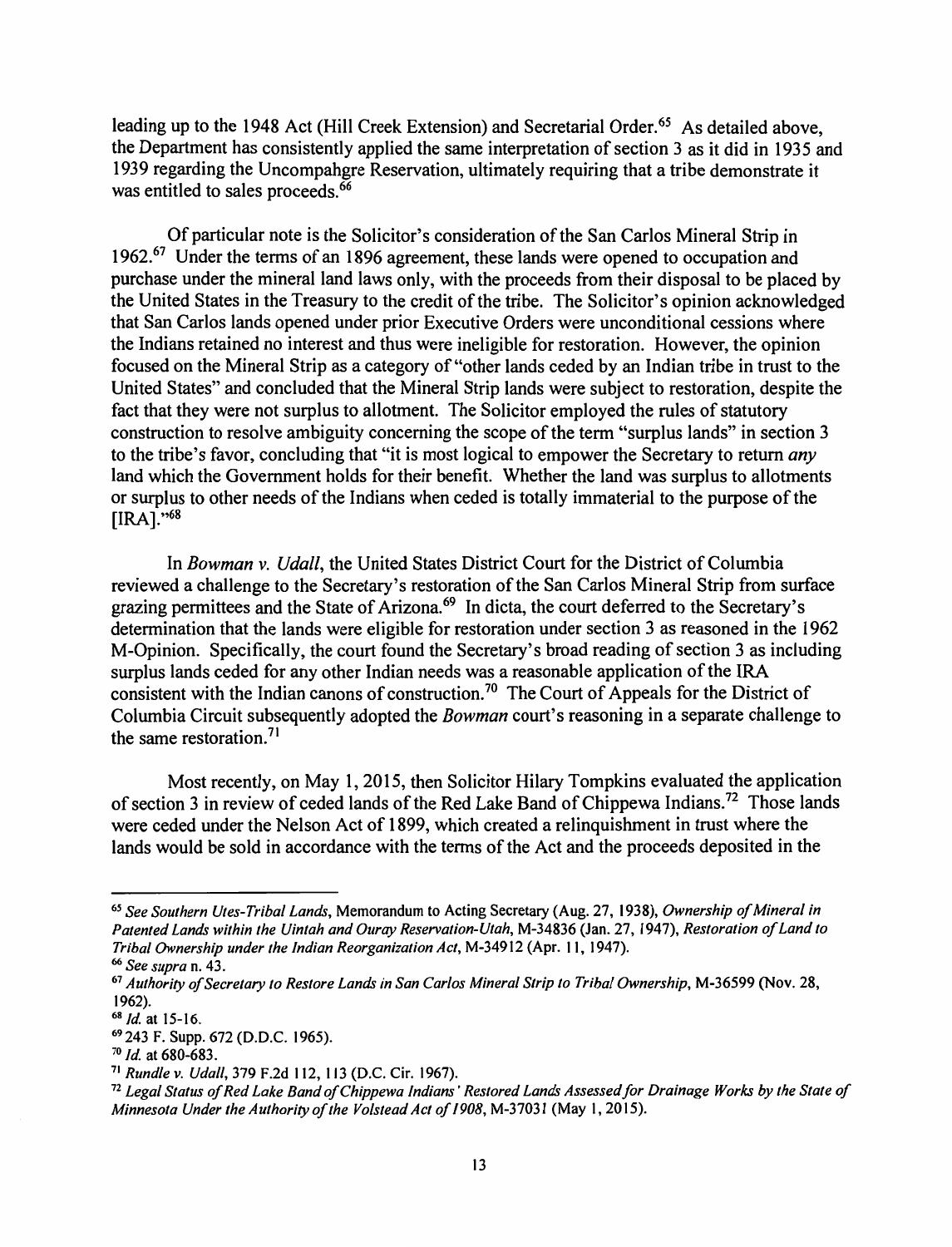Treasury to the credit of the Chippewa Indians of Minnesota.<sup>73</sup> Relying on many of the opinions discussed herein, the Solicitor once again reaffirmed the Department's longstanding view that the surplus lands contemplated for purposes of section 3 restoration were those where the "Indians retained an interest by reason of the fact that lands were ceded to the United States to be disposed of by the United States in specified ways, the proceeds of the sale to be held for the benefit of the Indians. "74

## B. Status of Lands within the Uncompahgre Reservation

At the outset, the plain language of the 1894 and 1897 Acts does not satisfy the Department's longstanding interpretation of section 3; that is, the Tribe was not entitled to sales proceeds. Nevertheless, as noted above, the Tribe offers several alternative arguments as to why the Uncompahgre lands are eligible for restoration. As discussed below, however, none of these arguments establish that the Tribe had been given any ownership interest in these public domain lands or had been granted a retained interest in the proceeds of the sale of the lands so as to authorize restoration under section 3.

The Tribe argues that BLM never had "legal rights" to the land and, therefore, the land is "excess real property." This argument, however, ignores the fact that these were public domain lands before the execution of the Executive Order and following the 1897 Act. The 1897 Act opened the un-allotted lands to "location and entry under all of the land laws of the United States." In 1897, the General Land Office -- which eventually merged with the Grazing Service to form the BLM -- was the federal agency charged with disposing of federal lands under those land laws. The Tribe's submissions do not meaningfully grapple with this point. Likewise, contrary to the Tribe's arguments, the lands do not qualify as "excess" property under the Property Act<sup>75</sup> that must be transferred to the Tribe. BLM lands are, by definition, not "property" under that Act.<sup>76</sup>

I reject the proposition that, following the passage of the IRA, the land within the Uncompahgre Reservation boundaries "should have" been restored to the Tribe and that the 1945 Order exists as a current source of authority to do so. As noted above, the Department had previously rejected restoration of Uncompahgre lands in 1935 and 1939 because they were not where section 3's applicability was contemplated.<sup>77</sup> Further, I interpret the authority of the 1945 restoration order as limited to lands in the Uintah Reservation opened by the 1902 Act, as amended, which was not applicable to the Uncompahgre Reservation.<sup>78</sup> In any case, events following the 1945 Order support the Department's position that the area within the

<sup>73</sup> Act of Jan. 14, 1889 (Nelson Act), Ch. 24, 25 Stat. 642, as amended by the Act of Jun. 27, 1902, Pub. L. No. 57- 175, 32 Stat. 400 (Congress amended the Nelson Act provisions concerning the disposition of pine lands) and Act of Feb. 20, 1904, Pub. L. No. 58-23, 33 Stat. 46 (authorized additional land cession).

<sup>74</sup> M-37031 at 3.

**<sup>7</sup> s 40 U.S.C.** § **523.** 

<sup>76</sup>*See* 40 U.S.C. § 102(9). 77 *See supra* n. 18 (identifying section 3 's applicability to 30 reservations where lands had been opened under various statutes and the Indians were to receive sales proceeds. The Uncompahgre Reservation was not included within this group.).<br><sup>78</sup> *See supra* ns. 18, 25. The 1902 Act, *as amended*, was specifically listed among the statutes applying to the 30

reservations where section 3 restoration was contemplated.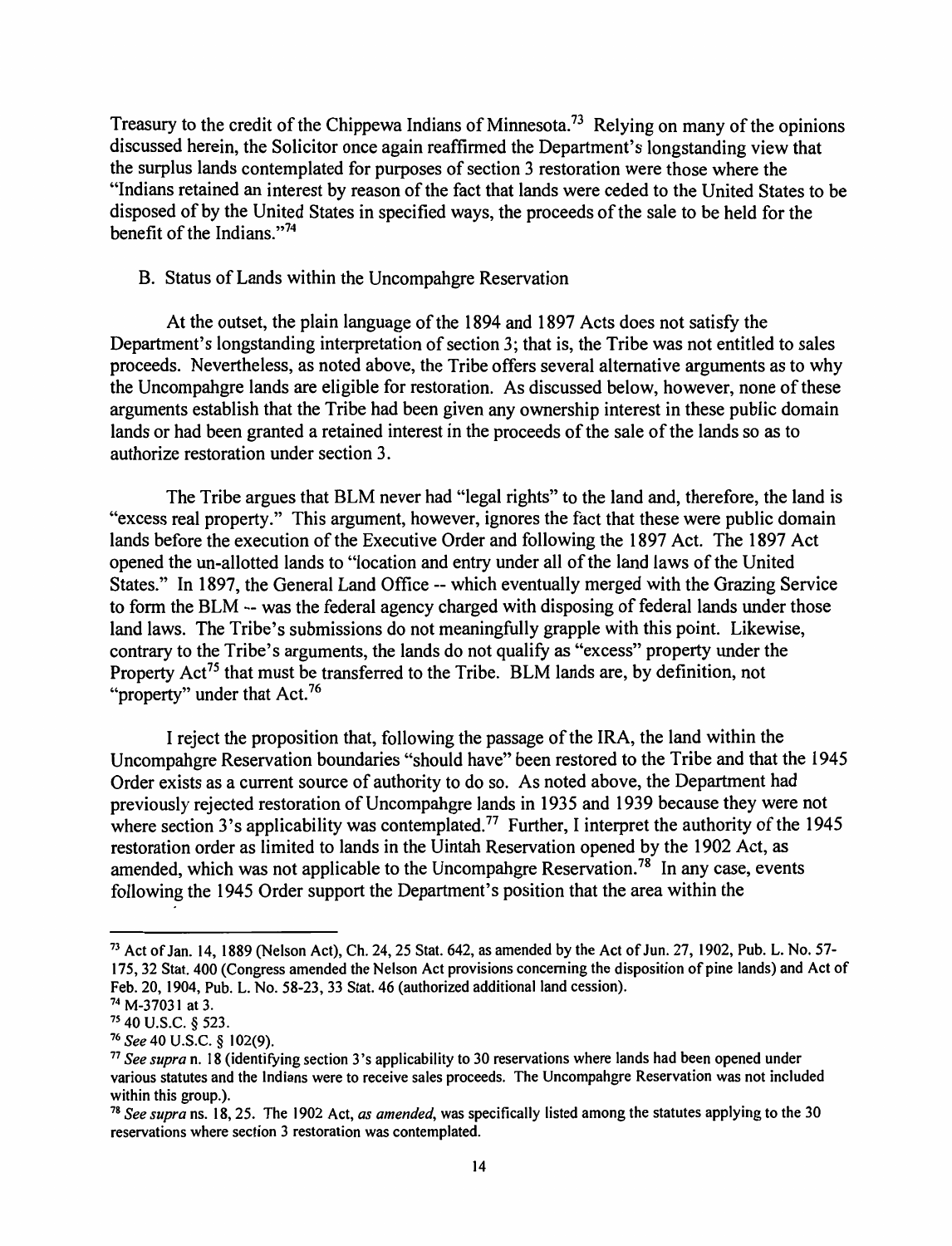Uncompahgre boundary does not currently contain any "undisposed-of' acreage as contemplated by section 3.

I disagree with the Tribe's characterization that the 1948 Order was not authorized. As discussed above, the 1948 Act directed the Secretary to revoke the 1933 Grazing Withdrawal Order and extended the boundaries of the Uintah and Ouray Reservation to include the Hill Creek Extension. If the effect of the 1948 Act was to return the area encompassed by the Grazing Withdrawal Order, but outside of the Hill Creek Extension boundary, to its pre-1933 status, as the Tribe suggests, then the process detailed in the 1948 Order is consistent with the pre-1933 status of the land. Prior to the 1933 Grazing Withdrawal Order, the 1897 Act opened the lands to disposition under the public land laws, which is what the 1948 Order provided. Therefore, any areas not disposed of under those laws as prescribed in the 1948 Order that are now administered by the BLM are subject to the currently applicable laws and regulations governing the management of public lands.<sup>79</sup>

This interpretation of the 1948 Act and subsequent Order is also consistent with the Tenth Circuit's holdings that the Uncompahgre boundary remains intact. In those decisions, current fee ownership status of land within the Uncompahgre Reservation was not at issue. Rather, the Circuit determined what lands within the Uintah and Ouray Reservation were "Indian country" for jurisdictional purposes only.<sup>80</sup> That the land is Indian country for jurisdictional purposes does not establish that the Tribe had a compensable title interest in the area or that these lands are "remaining surplus lands" of an Indian reservation for purposes of a section 3 restoration. This conclusion relies on the concurring opinion joined by a majority of the judges in *Ute III* that "title and reservation status are not congruent concepts."<sup>81</sup> The pertinent section 3 inquiry focuses on whether sales proceeds from the disposition of ceded tribal lands were held for a tribe's benefit. Nothing in the 1948 Act recognizes any compensable title interest that would result in the Tribe receiving the proceeds once those lands were sold.

As to the Tribe's argument that waiver of the Tribe's grazing fees was recognition by the Department of a continuing tribal interest in the land sufficient for section 3 restoration purposes,

*<sup>19</sup> See, e.g.,43* U.S.C. § 1701 *etseq.;43* C.F.R. §§ 1601-9260.

<sup>80 18</sup> U.S.C. § 1151 ('Indian country' as used within 18 U.S.C. § 1151 *et seq.* means (a) all land within the limits of any Indian reservation under the jurisdiction of the United States Government, notwithstanding the issuance of any patent, and, including rights-of-way running through the reservation, (b) all dependent Indian communities within the borders of the United States whether within the original or subsequently acquired territory thereof, and whether within or without the limits of a state, and (c) all Indian allotments, the Indian titles to which have not been extinguished, including rights-of-way running through the same.).

<sup>&</sup>lt;sup>81</sup> See Ute III, 773 F.2d at 1097-1098. Judge Doyle's opinion narrowly focused on the status of the Uncompahgre boundary remaining intact following the 1894 and 1897 Acts under the tests spelled out in *Maltz v. Arnett,* 412 U.S. 481 (1973) and *Solem v. Bartlett,* 465 U.S. 463 (1984). While Judge Doyle did not opine on the 1880 Act or the nature of the Tribe's ownership interest of lands within that boundary, the four judge concurring opinion discussed them in detail, concluding that "the 1882 Executive Order in no way interfered with Congress' intent that the Uncompahgres hold no title to the land. It merely provided a reservation within which, until the allotment process was complete, the Uncompahgres had temporary occupancy of the whole .... it is clear that this title arrangement did not undermine the jurisdictional boundaries created by the 1882 Executive Order. The end result was an Indian reservation where the Indians held title to their allotted parcels and the remainder of the land was opened to the public."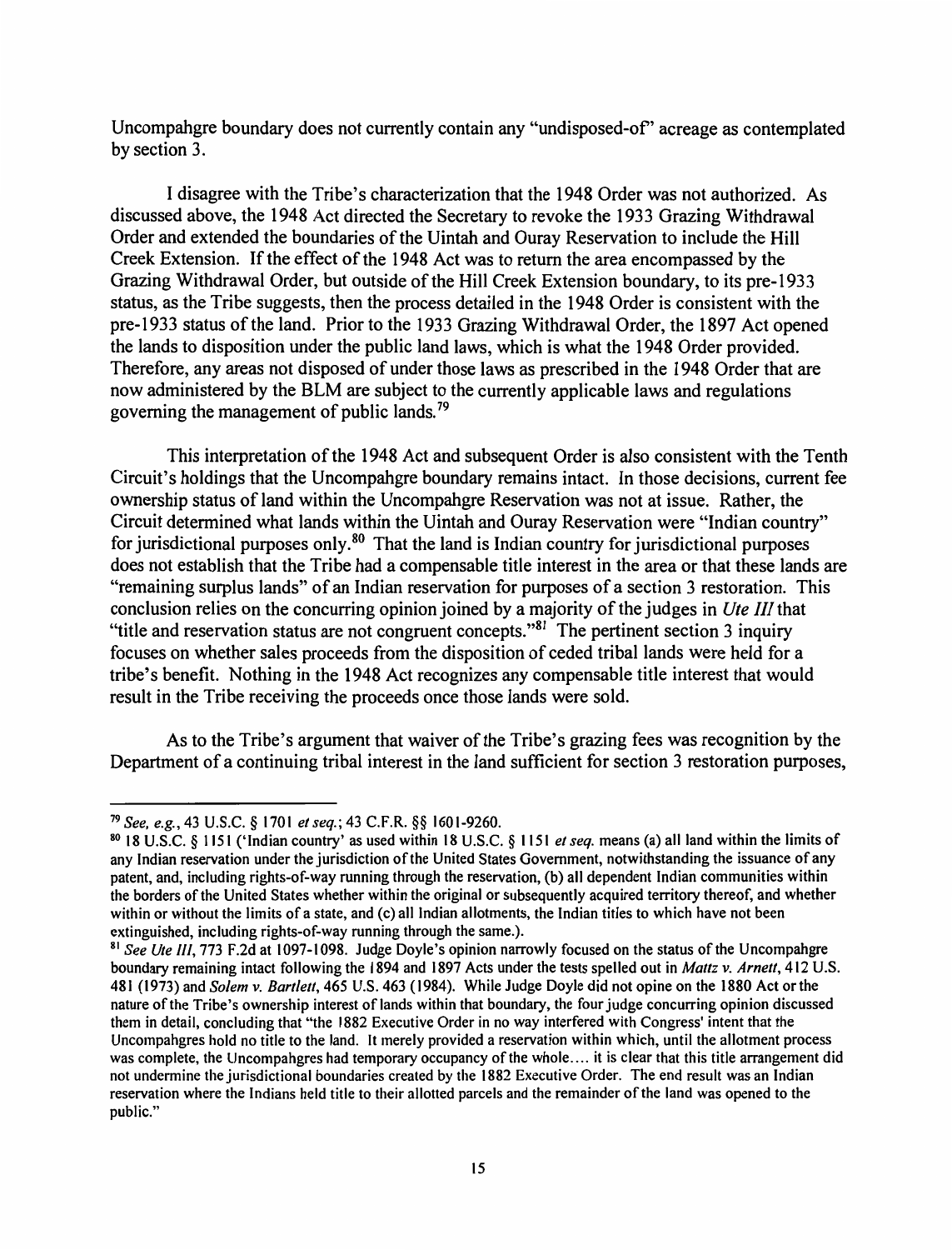I disagree. The grazing fees that the Department collected were divided between the Treasury and the State in accordance with section 10 of the Taylor Grazing Act. The Department's reliance on section 10 is inconsistent with the land being Indian lands. The Solicitor has opined that section 11 of the Taylor Grazing Act, not section 10, is applicable to ceded Indian lands.<sup>82</sup> In that opinion, the Solicitor determined that only section 11 lands are subject to restoration under section 3 of the IRA; those being where sales proceeds under cession acts would be credited to the tribe. I conclude that distribution of the grazing fees under section 10 is entitled to more weight than the waiver of the fees to tribal members. Moreover, the Department's decision to waive grazing fees is irrelevant to the central question of whether *Congress,* in the 1894, 1897, or any other Act, granted the Tribe an interest in the proceeds of the sales of the land.

The Tribe argues that the continuing role of the Commissioner of Indian Affairs' in range management pursuant to the 1935 and 1943 agreements is a recognition by the Department that the Tribe had a sufficient interest in the area for purposes of a section 3 analysis. I again disagree. The description of the Commissioner's responsibilities in these agreements does not state or indicate that the Tribe would be entitled to proceeds from land sales or had a compensable interest in the land. I do not interpret these agreements to recognize any such interest. At the time these agreements were in effect, there was the understanding that Congress was working on comprehensive legislation to define the Tribe's land base in a manner that was consistent with the area's history and Tribe's existing needs. The Commissioner's role in range management under these agreements is reflective of the Department's awareness and support of Congressional efforts at the time. 83

I do not agree with the Tribe's reading that the 1880 agreement required the United States to compensate the Tribe for the future disposition of any and all areas where the Uncompahgre Utes may eventually be settled following the cession of the Colorado lands.<sup>84</sup> When Congress intended that result with the subsequent opening and allotment of the different Ute areas, it did so explicitly.<sup>85</sup> There was no indication in the 1880 agreement or the 1882 Executive Order that

<sup>&</sup>lt;sup>82</sup> See Disposition of Proceeds Obtained from Administration of Ceded Indian Lands under the Taylor Grazing Act, M-31653 (Nov. 21, 1942), II Op. Sol. on Indian Affairs 1172 (U.S.D.1 1979).

<sup>&</sup>lt;sup>83</sup> Statement Concerning the Uncompahgre Grazing Reserve, Office of Indian Affairs (Feb. 6, 1943) *submitted to* Subcommittee of the Senate Public Lands and Surveys Committee.

<sup>&</sup>lt;sup>84</sup> On the contrary, it does not follow that the 1880 agreement could have applied to an area of public domain in the Utah Territory where the Confederated or Uncompahgre Bands had no pre-existing rights and that would not exist as a designated area of the Uncompahgre Utes for another two years. *See Confederated Bands of Ute Indians v. United States,* 330 U.S. 169, 176-179 ( 1947) (affirming Court of Claims determination that Tribe had no compensable interest in lands made available to them via an 1875 Executive Order that were sold following the **1880** agreement; the Court noted that "the only lands for which Congress agreed in 1880 to compensate the Indians were those that 'the title to which' the Indians then 'released and conveyed to the United States.' They could only release and convey the lands that belonged to them, and only the lands given to them by the original **1868** treaty belonged to them."). Accordingly, I do not believe that the Confederated Bands could have, under section 3 of the **1880**  agreement, "released and conveyed to the United States" areas of land that were, at the time, already the United States' absolute property. Rather, the payment provisions in section 3 of the 1880 agreement are more properly understood as concerning the future disposition of Colorado lands that had been ceded under the provisions of that agreement. Even if the Tribe's view of the 1880 agreement was persuasive, such claims were or should have been<br>fully adjudicated before the Indian Claims Commission.

<sup>&</sup>lt;sup>85</sup> *E.g.*, 1902 Act (32 Stat. 263 *as amended* 33 Stat. 1048), applying to Uintah Reservation in Utah.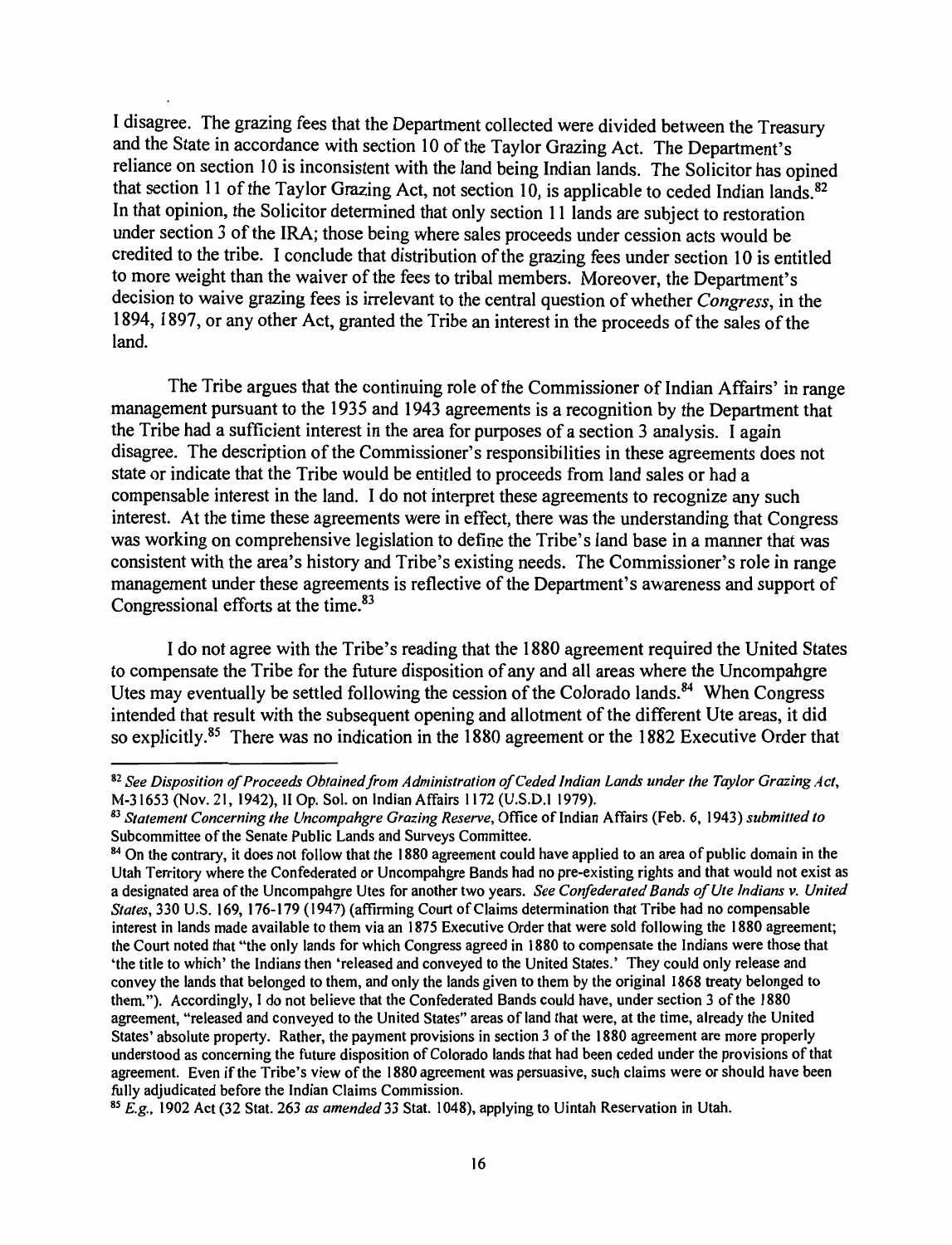the public domain lands that would subsequently be withheld as a reservation for the Uncompahgre Utes had its origin as a land cession.<sup>86</sup> Recent precedent from the U.S. Court of Appeals for the Federal Circuit reaffirms that reservations created by executive order do not convey vested, compensable property rights beyond a right of occupancy absent further specific recognition of ownership by Congress.<sup>87</sup> Whatever controlling effect the 1880 agreement may have had over the general future disposition of lands, it was necessarily superseded by the express Congressional intent affecting the Uncompahgre Reservation in the 1897 Act. The Tribe's petition before the Indian Claims Commission and settlement of those claims are evidence that the Tribe is aware of these distinctions, notwithstanding their present argument that the 1880 agreement is a legal basis to now argue for restoration under section 3 of the IRA.<sup>88</sup>

In addition, and most importantly, the Department must give effect to the later statutes disposing of the Uncompahgre Reservation, in particular the 1897 Act.<sup>89</sup> Nothing in the 1894 and 1897 Acts provided monetary benefit to the Tribe from the sale of lands within the Uncompahgre Reservation. Without the specific inclusion that proceeds would be held for the benefit of the Tribe, the 1897 Act presumed that the un-allotted land in the public domain remained the absolute property of the United States.

Finally, with regards to the 1887 right-of-way statute, there is no evidence that compensation was ever paid for any limited activity that may have occurred.<sup>90</sup> Even if there had been compensation paid for an exercised right of way, the analysis under section 3 would not change as the consideration focuses on statutes that opened the reservation to disposition where sales proceeds will be credited to the tribe. For whatever interest was recognized in the 1887 statute, the 1897 Act is the operative legislation for a section 3 analysis. The 1897 Act did not recognize an ownership or compensable title interest in the Tribe as reflected by the explicit absence of any provision that they would be entitled to any sales proceeds for disposition of lands within the Uncompahgre Reservation.

<sup>86</sup> As discussed above at pgs. 1-2, the 1882 Executive Order withheld lands from the public domain from sale to carry out the purposes of the 1880 agreement in finding a location to settle the Uncompahgre Utes. Unlike the 1868 Treaty lands in Colorado that were ceded by the Confederated Ute bands to the United States under the **1880**  agreement, the area withheld in the 1882 Executive Order did not have the same genesis as lands where the United States recognized tribal title.

<sup>87</sup>*Karuk Tribe of California v. Ammon,* 209 F.3d 1366, 1374-1376 (Fed. Cir. 2000) (Affirming Court of Federal Claims determination that executive orders did not grant the Karuk Tribe a compensable property interest in the Hoopa Valley Reservation). *See also Confederated Bands of Ute Indians v. United States,* 330 U.S. 169, 176-179 (1947), *Sioux Tribe of Indians v. United States,* 316 U.S. 317, 330-331 (1942). For most purposes, including jurisdiction, Congress and the Department do not distinguish between reservations acknowledged by treaty or statute and those created pursuant to executive order. *See* COHEN'S HANDBOOK OF FEDERAL INDIAN LAW at § 15.04[4] (Nell Jessup Newton ed., 2012). However, the analysis here turns on whether, as the Tribe argues, the Tribe obtained a compensable interest in the Uncompahgre Reservation pursuant to the 1882 Executive Order such as to support its restoration under section 3. For the reasons explained in this opinion, I conclude they did not. <sup>88</sup> See supra pg. 6. The Tribe's petition (¶[9-11) specifically alleged that the allotment and disposition of the U ncompahgre Reservation under the 1897 Act was in breach of the 1880 agreement and an uncompensated taking of their property interests.

<sup>89</sup>*Indian Lands-Allotment-Uncompahgre Utes,* 25 L.D. 97, 99,103 (Aug. 5, 1897) (Finding that within the 1880 agreement, "[s]ection 2 and the succeeding sections ... provided for the sale of the lands in the ceded reservation *in Colorado,"* and that among the 1880 agreement and 1894 and 1897 acts, controlling force is given to the later act where there is any difference in their provisions.).

<sup>90</sup>*See supra* pg. 3, n. I 0.